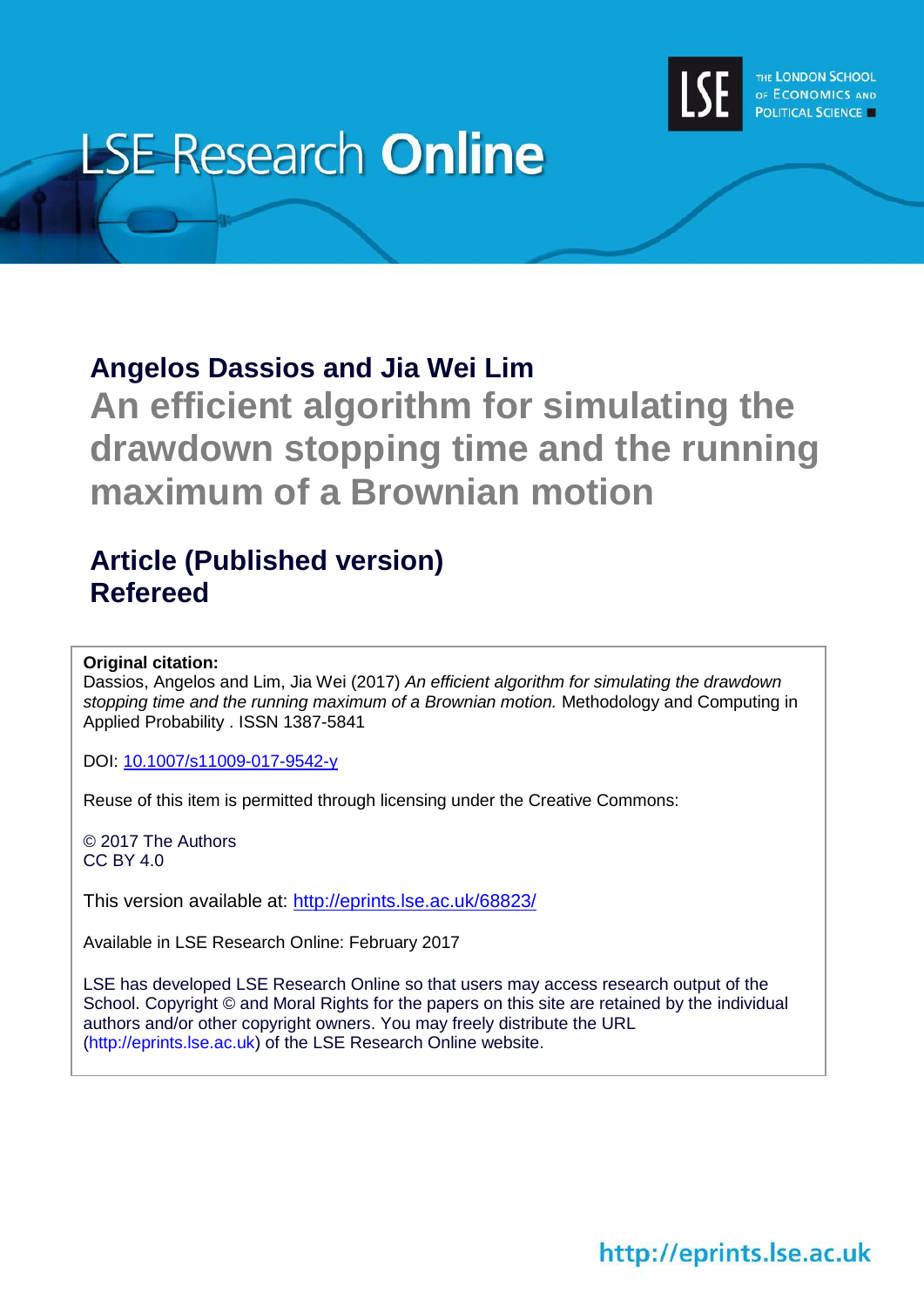

## **An Efficient Algorithm for Simulating the Drawdown Stopping Time and the Running Maximum of a Brownian Motion**

**Angelos Dassios<sup>1</sup> · Jia Wei Lim2**

Received: 16 May 2016 / Accepted: 3 January 2017 © The Author(s) 2017. This article is published with open access at Springerlink.com

**Abstract** We define the drawdown stopping time of a Brownian motion as the first time its drawdown reaches a duration of length 1. In this paper, we propose an efficient algorithm to efficiently simulate the drawdown stopping time and the associated maximum at this time. The method is straightforward and fast to implement, and avoids simulating sample paths thus eliminating discretisation bias. We show how the simulation algorithm is useful for pricing more complicated derivatives such as multiple drawdown options.

**Keywords** Drawdown stopping time · Monte Carlo simulation · Multiple drawdown options

**Mathematics Subject Classification (2010)** 65C05 · 65C50

#### **1 Introduction**

Drawdown measures the fall in value of a process from its running maxima, and is frequently used as performance indicators in the fund management industry. There are two dimensions to drawdown risk - the magnitude and duration of the drawdown. Large market drawdowns lead to portfolio losses and liquidity shocks, while a prolonged drawdown period can also lead to high sustained losses. The magnitude of drawdowns has been studied

 $\boxtimes$  Jia Wei Lim [jl14400@bristol.ac.uk](mailto:jl14400@bristol.ac.uk)

> Angelos Dassios [a.dassios@lse.ac.uk](mailto:a.dassios@lse.ac.uk)

<sup>1</sup> Department of Statistics, London School of Economics, Houghton Street, London, WC2A 2AE, UK

<sup>&</sup>lt;sup>2</sup> School of Mathematics, University of Bristol, Senate House, Tyndall Avenue, Bristol, BS8 1TH, UK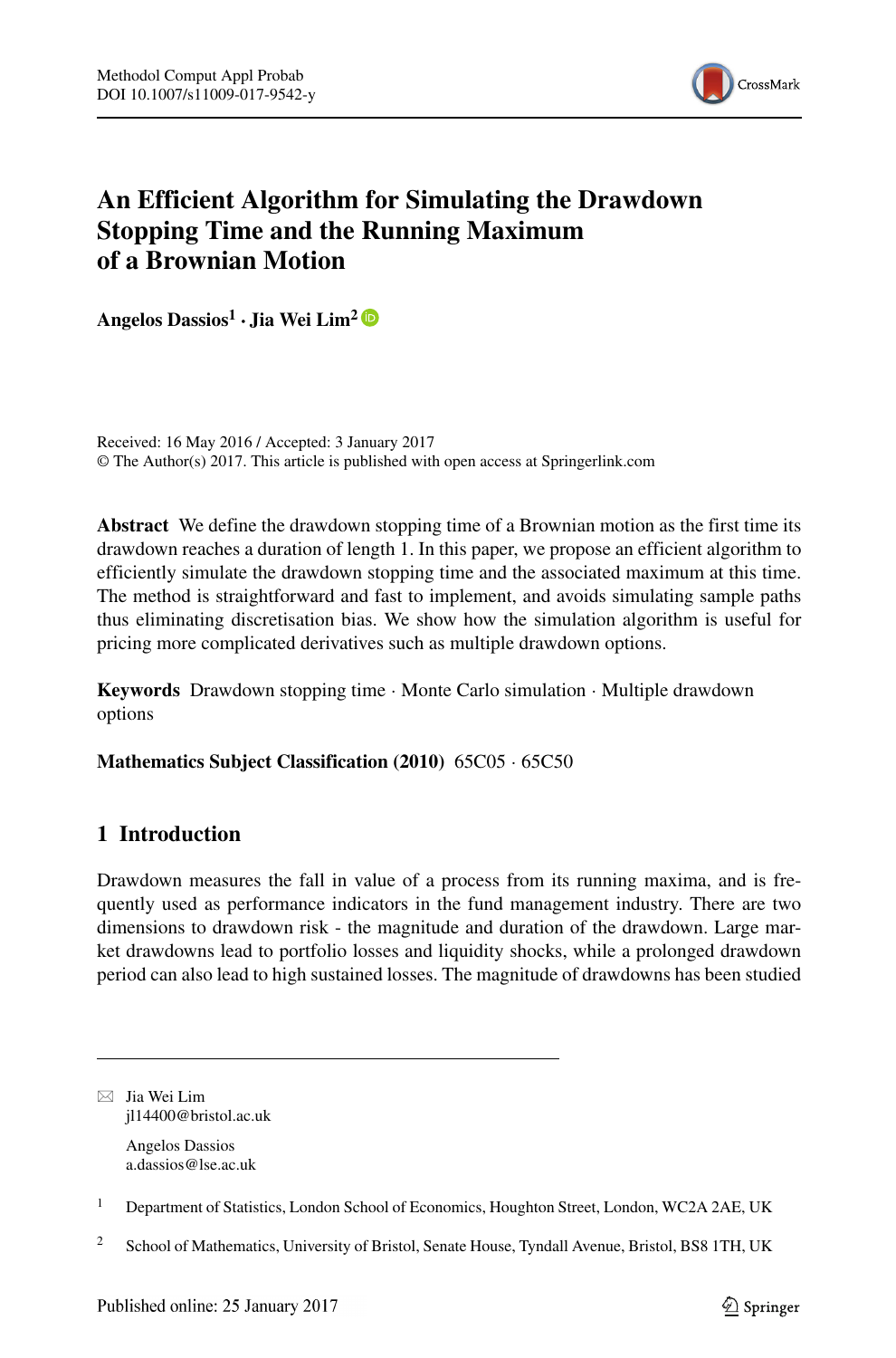extensively in the literature. In particular the probabilistic properties of the first time the drawdown amount for a Brownian motion exceeds a certain threshold *a >* 0 has been studied in Taylor [\(1975\)](#page-16-0) and Douady et al. [\(2000\)](#page-16-1). Insurance contracts designed to insure against the risk of large drawdowns have been introduced in Carr et al. [\(2011\)](#page-16-2), who proposed a way to hedge the liability. Zhang and Hadjiliadis [\(2012\)](#page-16-3) studied this stopping time together with the last visit time of the maximum before the drawdown.

Besides the magnitude, the duration of drawdowns is also important as a measure of risk. Recent studies have been done on the duration and frequency of drawdowns. Landriault et al. [\(2015\)](#page-16-4) derived the joint distribution of the  $n<sup>th</sup>$  drawdown time, the running maximum, and the value process of the Brownian motion. The duration of drawdowns for Levy models has also been studied by the same authors in Landriault et al. [\(2017\)](#page-16-5). Dassios and Lim [\(2016\)](#page-16-6) introduced the drawdown stopping time, which is the first time that the drawdown period exceeds a certain length  $D > 0$ , and obtained the joint Laplace transform of this stopping time and the running maximum of the Brownian motion at this time.

This stopping time is related to the Parisian stopping time, which is the first time the length of the excursions around 0 exceed a certain threshold *D*. The joint Laplace transform of the Parisian stopping time and the value of the Brownian motion is derived in Dassios and Wu [\(2010\)](#page-16-7) and the density of the Parisian stopping time is obtained in Dassios and Lim [\(2013,](#page-16-8) [2015\)](#page-16-9). The distribution of the Parisian stopping time is key to the pricing of Parisian options, which was introduced by Chesney et al. [\(1997\)](#page-16-10). Anderluh [\(2008\)](#page-16-11) proposed a method for simulating the Parisian stopping time using an approximation of the hitting time, and Bernard and Boyle [\(2011\)](#page-16-12) developed a Monte Carlo method to price discrete Parisian options.

In this paper, we propose an efficient algorithm to simulate jointly the drawdown stopping time and the running maximum at the time. This is done by first simulating a geometric random variable, which determines the number of time intervals less than unit length it takes before the drawdown duration reaches length 1. The drawdown length and maximum achieved for each of these intervals are then added together. Our method is computationally efficient and straightforward to implement, and avoids simulating sample paths, thus eliminating discretisation bias.

Based on our result, we propose a Monte Carlo method for pricing drawdown options, which are options which pay off an amount proportional to the maximum of the underlying asset when the drawdown duration reaches a prespecified length *D*. This type of options were introduced by Dassios and Lim (2016), who obtained a recursive formula for the joint density of the stopping time and the maximum, and used this to price the options. This new simulation method is faster and computationally more efficient. Like other Monte Carlo methods, the greatest advantage comes when multiple variables are involved. To show its effectiveness, we introduce multiple drawdown options, which pay off an amount proportional to the running maximum at each drawdown time. As the prices of these options involve multiple integrals, our algorithm eliminates the need to evaluate these integrals and provides a fast method to compute the prices of these options.

This paper is organised as follows. Section [2](#page-3-0) begins with the mathematical set-up of the problem and introduces a result which lead to the algorithm. Section [3](#page-8-0) provides the simulation algorithm and its proof. To verify the accuracy of our algorithm, we compare the numerical results with theoretical properties of the two random variables in Section [4.](#page-12-0) Section [5](#page-12-1) presents the method for pricing drawdown options and multiple drawdown options using Monte Carlo simulation.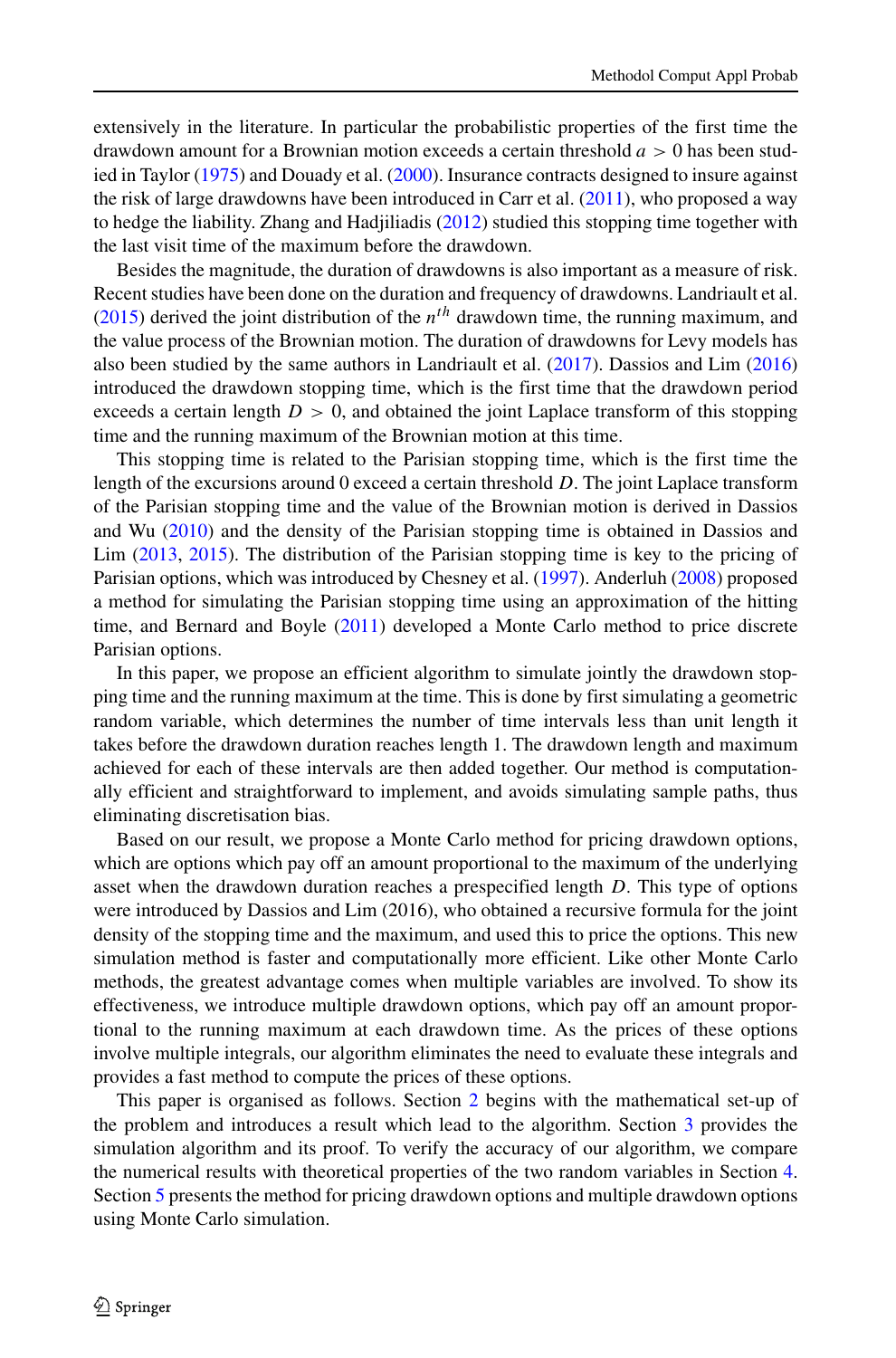#### <span id="page-3-0"></span>**2 Joint Laplace Transform of** *τ* **and** *Mτ*

Let  $(\Omega, \mathcal{F}, (\mathcal{F}_t)_{t \geq 0}, \mathbb{P})$  be a filtered probability space and let *W* be a standard Brownian motion adapted to  $(\mathcal{F}_t)_{t\geq0}$  with  $W_0 = 0$ . Its maximum process is

$$
M_t = \max_{s \leq t} W_s,
$$

and its drawdown process is

$$
Y_t = M_t - W_t.
$$

We denote by  $U_t$  the time elapsed since the last time the maximum is achieved,

$$
U_t = t - \sup\{s \le t \mid M_t = W_s\} = t - \sup\{s \le t \mid Y_t = 0\}.
$$

Define the stopping time

$$
\tau_D = \inf\{t \ge 0 \mid U_t = D\}.
$$

This is the first time the duration of drawdowns exceeds a certain threshold *D >* 0. Without loss of generality, we set  $D = 1$  and drop its notation.

**Theorem 2.1** *The joint Laplace transform of*  $\tau$  *and*  $M_{\tau}$  *can be written as* 

$$
E\left(e^{-\beta\tau}e^{-\gamma M_{\tau}}\right) = \frac{\frac{2}{\pi}e^{-\beta}\int_0^{\infty}\int_0^1 e^{-\gamma m}e^{-\beta s}\frac{m}{2s^{3/2}}e^{-\frac{m^2}{2s}}dsdm}{1 - \frac{\pi - 2}{\pi}\int_0^{\infty}e^{-\gamma m}e^{-\beta}\int_0^1 e^{-\beta t}f(t, m)dtdm},\tag{2.1}
$$

*Furthermore, we have*

$$
f(t, m) = g(t) w(m|t),
$$
 (2.2)

*where g(t) is a proper density function over (*0*,* 1*) and w(m*|*t) is a conditional density over*  $(0, ∞)$  *given by* 

$$
g(t) = \frac{1 - t}{(\pi - 2)(t + 1)\sqrt{t}},
$$
\n(2.3)

*and*

$$
w(m|t) = \frac{\sqrt{2\pi}\sqrt{t}}{(1-t)\sqrt{t+1}}e^{-\frac{m^2}{2(t+1)}}\left(1 - \frac{m^2}{t+1}\right)\left(\mathcal{N}\left(\frac{m}{\sqrt{t(t+1)}}\right) - \mathcal{N}\left(m\sqrt{\frac{t}{t+1}}\right)\right) (2.4)
$$
  

$$
m \left(\frac{m^2}{\sqrt{t+1}}\right)
$$

$$
+\frac{m}{1-t^2}\left(e^{-\frac{m^2}{2}}-te^{-\frac{m^2}{2t}}\right).
$$
\n(2.5)

*Proof* From Dassios and Lim [\(2016\)](#page-16-6), we have

<span id="page-3-1"></span>
$$
E\left(e^{-\beta\tau}e^{-\gamma M_{\tau}}\right) = \frac{e^{-\beta}}{\gamma\sqrt{\frac{\pi}{2}} + \beta\int_0^1 e^{-\beta t} \frac{1}{\sqrt{t}} dt + e^{-\beta}}.
$$
\n(2.6)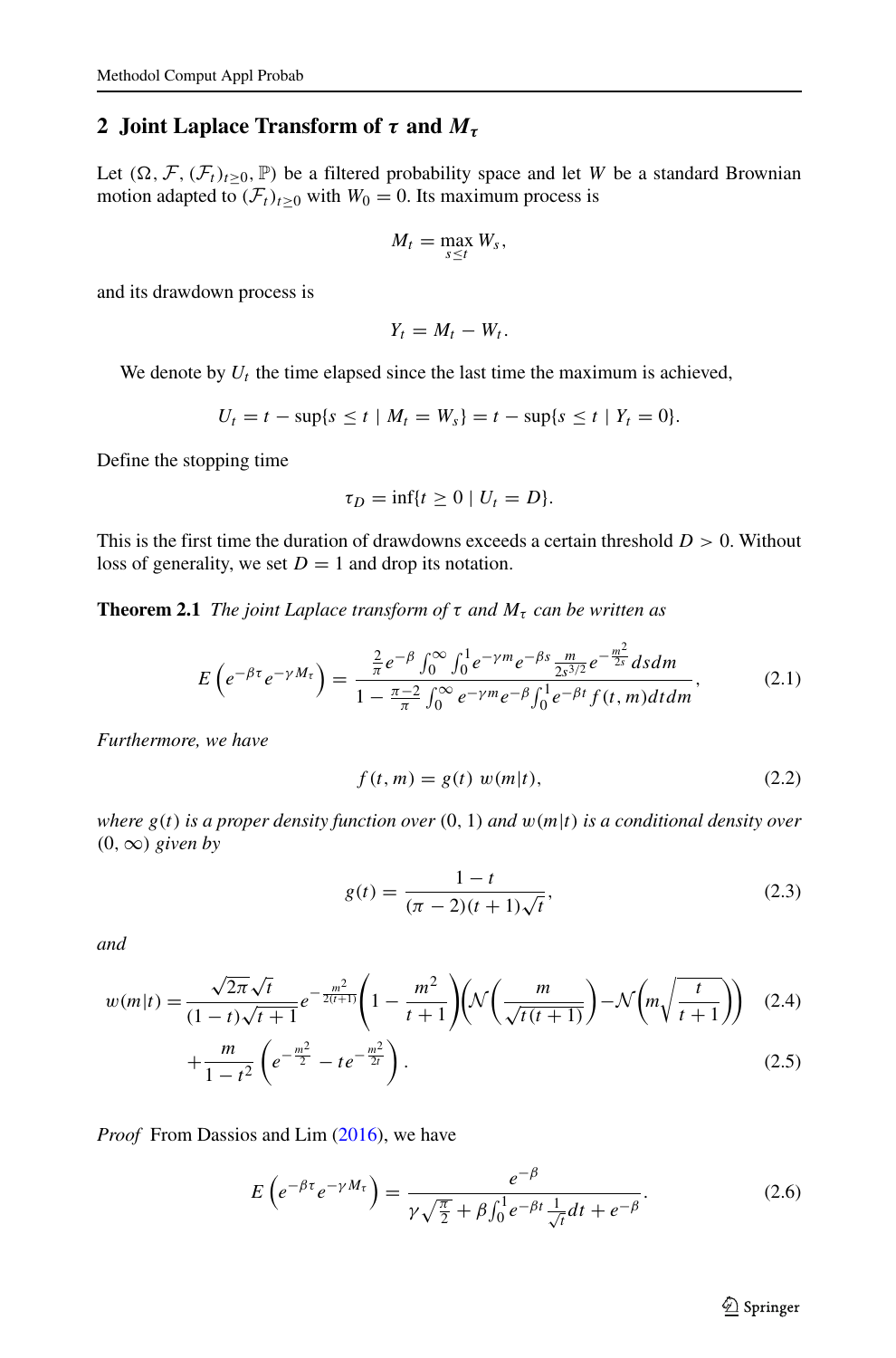Multiply both the numerator and denominator by

$$
\int_0^{\infty} \int_0^1 e^{-\gamma m} e^{-\beta s} \frac{m}{s^{3/2}} e^{-\frac{m^2}{2s}} ds dm.
$$

In the denominator, the first term is

$$
\gamma \sqrt{\frac{\pi}{2}} \int_0^\infty \int_0^1 e^{-\gamma m} e^{-\beta s} \frac{m}{s^{3/2}} e^{-\frac{m^2}{2s}} ds dm \tag{2.7}
$$

$$
= \gamma \sqrt{\frac{\pi}{2}} \int_0^\infty \left( \int_0^\infty e^{-\gamma m} e^{-\beta s} \frac{m}{s^{3/2}} e^{-\frac{m^2}{2s}} ds - \int_1^\infty e^{-\gamma m} e^{-\beta s} \frac{m}{s^{3/2}} e^{-\frac{m^2}{2}} ds \right) dm \tag{2.8}
$$

$$
= \frac{\pi \gamma}{\gamma + \sqrt{2\beta}} - \sqrt{\frac{\pi}{2}} \int_0^\infty \int_1^\infty e^{-\gamma m} e^{-\beta s} \left( \frac{1}{s^{3/2}} e^{-\frac{m^2}{2s}} - \frac{m^2}{s^{5/2}} e^{-\frac{m^2}{2s}} \right) ds dm. \tag{2.9}
$$

The second term in the denominator is

<span id="page-4-0"></span>
$$
\beta \int_0^{\infty} e^{-\gamma m} \left( \int_0^1 e^{-\beta s} \frac{1}{\sqrt{s}} ds \right) \left( \int_0^1 e^{-\beta u} \frac{m}{u^{3/2}} e^{-\frac{m^2}{2u}} du \right) dm \tag{2.10}
$$

$$
= \beta \int_0^\infty e^{-\gamma m} \left( \int_0^1 e^{-\beta t} \int_0^t \frac{1}{\sqrt{s}} \frac{m}{(t-s)^{3/2}} e^{-\frac{m^2}{2(t-s)}} ds dt \right)
$$
(2.11)

$$
+\int_{1}^{2} e^{-\beta t} \int_{t-1}^{1} \frac{1}{\sqrt{s}} \frac{m}{(t-s)^{3/2}} e^{-\frac{m^2}{2(t-s)}} ds dt \bigg) dm \tag{2.12}
$$

$$
= \beta \int_0^{\infty} e^{-\gamma m} \int_0^1 e^{-\beta t} \sqrt{\frac{2\pi}{t}} e^{-\frac{m^2}{2t}} dt dm
$$
\n(2.13)

$$
+\beta \int_0^\infty e^{-\gamma m} \int_1^2 e^{-\beta t} \left(2\sqrt{\frac{2\pi}{t}} e^{-\frac{m^2}{2t}} \left(\mathcal{N}\left(m\sqrt{\frac{1}{t(t-1)}}\right) - \mathcal{N}\left(m\sqrt{\frac{t-1}{t}}\right)\right)\right) dt dm \qquad (2.14)
$$

Equation [2.13](#page-4-0) is equal to

$$
\beta \int_0^\infty e^{-\gamma m} \int_0^1 e^{-\beta t} \sqrt{\frac{2\pi}{t}} e^{-\frac{m^2}{2t}} dt
$$
\n(2.15)

$$
= \beta \int_0^\infty e^{-\gamma m} \int_0^\infty e^{-\beta t} \sqrt{\frac{2\pi}{t}} e^{-\frac{m^2}{2t}} dt - \beta \int_0^\infty e^{-\gamma m} \int_1^\infty e^{-\beta t} \sqrt{\frac{2\pi}{t}} e^{-\frac{m^2}{2t}} dt dm \quad (2.16)
$$

$$
= \frac{\pi\sqrt{2\beta}}{\gamma + \sqrt{2\beta}} - \int_0^\infty e^{-\gamma m} \int_1^\infty e^{-\beta t} \left( -\sqrt{\frac{\pi}{2t^3}} e^{-\frac{m^2}{2t}} + \sqrt{\frac{\pi}{2t^5}} m^2 e^{-\frac{m^2}{2t}} \right) dt dm \quad (2.17)
$$

$$
-\int_0^\infty e^{-\gamma m} e^{-\beta} \sqrt{2\pi} e^{-\frac{m^2}{2}},\tag{2.18}
$$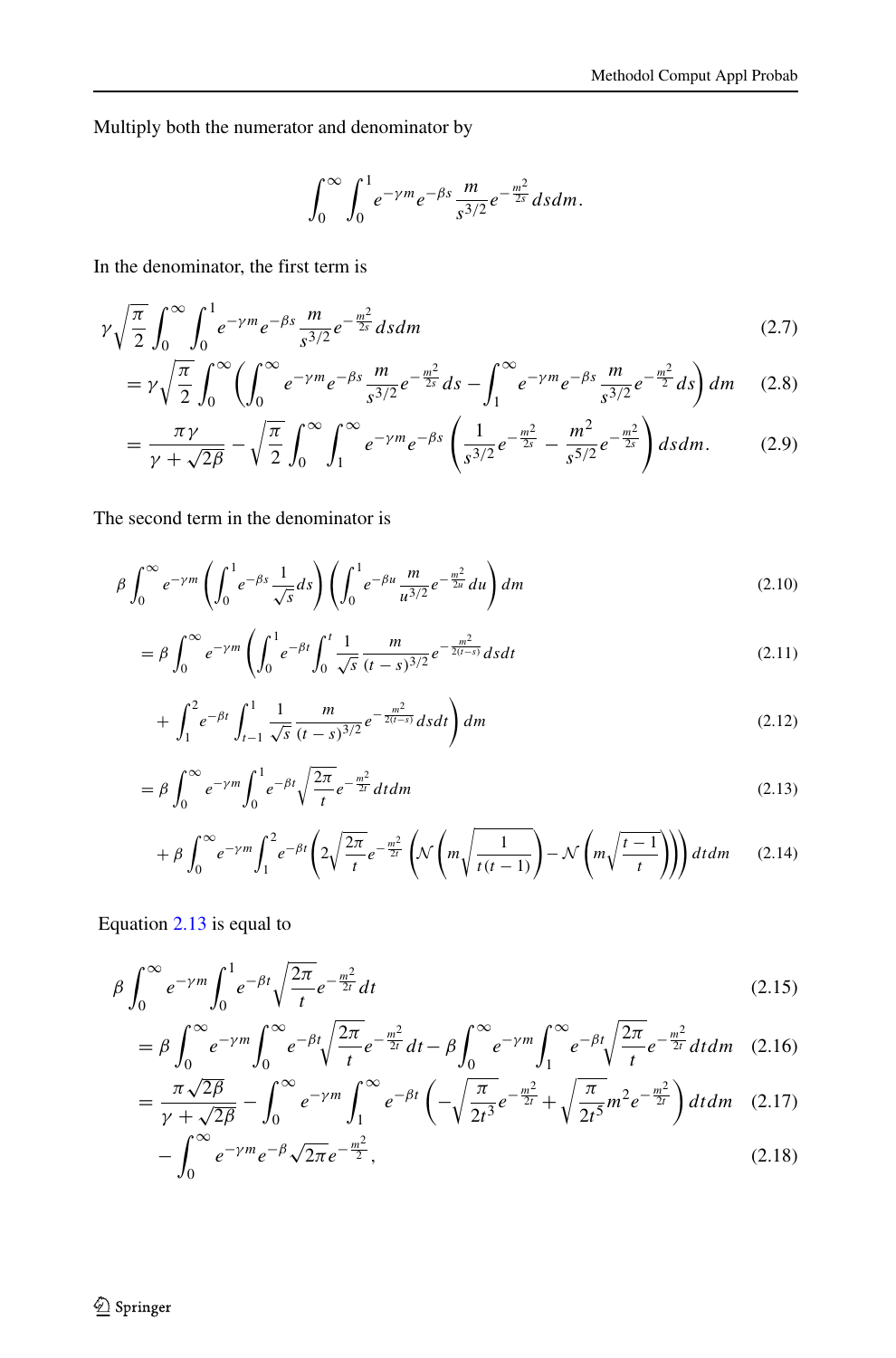and Eq. [2.14](#page-4-0) is equal to

$$
\beta \int_0^\infty e^{-\gamma m} \int_1^2 e^{-\beta t} \left( 2\sqrt{\frac{2\pi}{t}} e^{-\frac{m^2}{2t}} \left( \mathcal{N}\left(m\sqrt{\frac{1}{t(t-1)}}\right) - \mathcal{N}\left(m\sqrt{\frac{t-1}{t}}\right) \right) \right) dt dm \tag{2.19}
$$

$$
= \int_0^\infty e^{-\gamma m} \left[ \frac{\beta e^{-\beta t}}{-\beta} \left( 2\sqrt{\frac{2\pi}{t}} e^{-\frac{m^2}{2}} \left( \mathcal{N} \left( m \sqrt{\frac{1}{t(t-1)}} \right) - \mathcal{N} \left( m \sqrt{\frac{t-1}{t}} \right) \right) \right) \right]_1^2 dm \quad (2.20)
$$

$$
+\int_0^\infty e^{-\gamma m} \int_1^2 e^{-\beta t} h(t,m) dt dm \tag{2.21}
$$

$$
= \int_0^\infty e^{-\gamma m} e^{-\beta} \sqrt{2\pi} e^{-\frac{m^2}{2}} dm - \int_0^\infty e^{-\gamma m} \int_1^2 e^{-\beta t} h(t, m) dt dm \tag{2.22}
$$

$$
= \int_0^\infty e^{-\gamma m} e^{-\beta} \sqrt{2\pi} e^{-\frac{m^2}{2}} dm - \int_0^\infty e^{-\gamma m} e^{-\beta} \int_0^1 e^{-\beta t} h(t+1, m) dt dm, \tag{2.23}
$$

where for simplicity we have defined

$$
h(t,m) = 2\sqrt{2\pi} \left( \frac{1}{2t^{3/2}} e^{-\frac{m^2}{2t}} - \frac{1}{\sqrt{t}} e^{-\frac{m^2}{2t}} \frac{m^2}{2t^2} \right) \left( \mathcal{N} \left( m \sqrt{\frac{1}{t(t-1)}} \right) - \mathcal{N} \left( m \sqrt{\frac{t-1}{t}} \right) \right) \tag{2.24}
$$

$$
+ \frac{1}{\sqrt{t}} e^{-\frac{m^2}{2t}} \left( \frac{m(2t-1)}{(t(t-1))^{3/2}} e^{-\frac{m^2}{2t(t-1)}} + \frac{m}{t^{3/2} \sqrt{t-1}} e^{-\frac{m^2(t-1)}{2t}} \right). \tag{2.25}
$$

Hence, we have

$$
E\left(e^{-\beta\tau}e^{-\gamma M_{\tau}}\right) = \frac{e^{-\beta}\int_{0}^{\infty}\int_{0}^{1}e^{-\gamma m}e^{-\beta s}\frac{m}{s^{3/2}}e^{-\frac{m^{2}}{2s}}dsdm}{\pi - \int_{0}^{\infty}e^{-\gamma m}e^{-\beta}\int_{0}^{1}e^{-\beta t}\left(h(t+1, m) - \frac{m}{t^{3/2}}e^{-\frac{m^{2}}{2t}}\right)dt dm}
$$
(2.26)

$$
= \frac{\frac{2}{\pi}e^{-\beta}\int_0^\infty \int_0^1 e^{-\gamma m}e^{-\beta s}\frac{m}{2s^{3/2}}e^{-\frac{m^2}{2s}}dsdm}{1 - \frac{\pi - 2}{\pi}\int_0^\infty e^{-\gamma m}e^{-\beta}\int_0^1 e^{-\beta t}f(t, m)dtdm},
$$
(2.27)

where

$$
f(t,m) = \frac{1}{\pi - 2} \frac{\sqrt{2\pi}}{(t+1)^{3/2}} e^{-\frac{m^2}{2(t+1)}} \left(1 - \frac{m^2}{t+1}\right) \left(\mathcal{N}\left(\frac{m}{\sqrt{t(t+1)}}\right) - \mathcal{N}\left(m\sqrt{\frac{t}{t+1}}\right)\right) \tag{2.28}
$$

$$
+\frac{1}{\pi-2}\frac{m}{\sqrt{t}(t+1)^2}\left(e^{-\frac{m^2}{2}}-te^{-\frac{m^2}{2t}}\right)
$$
\n(2.29)

$$
= g(t)w(m|t). \tag{2.30}
$$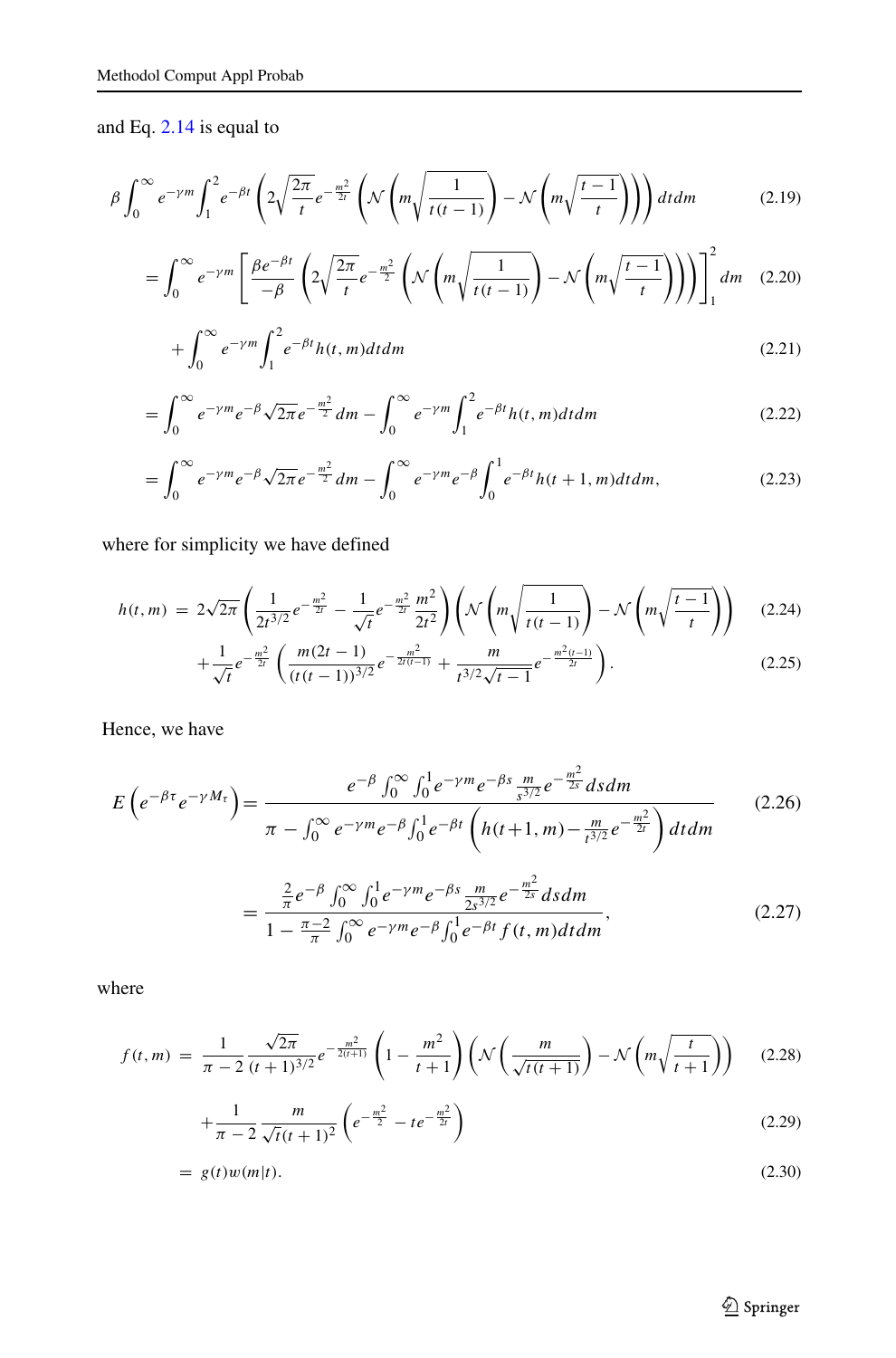To see that  $f(t, m) \ge 0 \ \forall \ t > 0, m > 0$ , we use Hermite-Hadamard's Inequality, which states that if a function  $h : [a, b] \rightarrow \mathbb{R}$  is convex, then

<span id="page-6-0"></span>
$$
\frac{1}{b-a} \int_{a}^{b} h(x)dx \le \frac{h(a) + h(b)}{2}.
$$
 (2.31)

Hence we have

$$
\sqrt{2\pi} \left( \mathcal{N} \left( \frac{m}{\sqrt{t(t+1)}} \right) - \mathcal{N} \left( m \sqrt{\frac{t}{t+1}} \right) \right) = \int_{m \sqrt{\frac{t}{t+1}}}^{\frac{m}{\sqrt{t(t+1)}}} e^{-\frac{x^2}{2}} dx
$$
(2.32)  

$$
m(1-t) e^{-\frac{m^2}{2(t+1)}} + e^{-\frac{m^2}{2(t+1)}}
$$
(2.32)

$$
\leq \frac{m(1-t)}{\sqrt{t(t+1)}} \frac{e^{-\frac{m}{2t(t+1)}} + e^{-\frac{m}{2(t+1)}}}{2}.
$$
 (2.33)

Hence,

$$
\frac{\sqrt{2\pi}}{(t+1)^{3/2}}e^{-\frac{m^2}{2(t+1)}}\left(\mathcal{N}\left(\frac{m}{\sqrt{t(t+1)}}\right)-\mathcal{N}\left(m\sqrt{\frac{t}{t+1}}\right)\right) \tag{2.34}
$$

$$
\leq \frac{m(1-t)}{\sqrt{t}(t+1)^2} \frac{e^{-\frac{m^2}{2t}} + e^{-\frac{m^2}{2}}}{2} \tag{2.35}
$$

$$
= \frac{m}{\sqrt{t}(t+1)^2} \frac{1}{2} \left( \left( e^{-\frac{m^2}{2}} - t e^{-\frac{m^2}{2t}} \right) + \left( e^{-\frac{m^2}{2t}} - t e^{-\frac{m^2}{2}} \right) \right) \tag{2.36}
$$

$$
\leq \frac{m}{\sqrt{t}(t+1)^2} \left( e^{-\frac{m^2}{2}} - t e^{-\frac{m^2}{2t}} \right),\tag{2.37}
$$

where the last equality follows since  $0 < t < 1$ . Now, when  $\frac{m^2}{t+1} \le 1$ , we have

$$
\frac{m^2}{t+1} \frac{\sqrt{2\pi}}{(t+1)^{3/2}} e^{-\frac{m^2}{2(t+1)}} \left( \mathcal{N}\left(\frac{m}{\sqrt{t(t+1)}}\right) - \mathcal{N}\left(m\sqrt{\frac{t}{t+1}}\right) \right)
$$
(2.38)

$$
\leq \frac{m}{\sqrt{t}(t+1)^2} \left( e^{-\frac{m^2}{2}} - t e^{-\frac{m^2}{2t}} \right),\tag{2.39}
$$

and thus

$$
\left(1 - \frac{m^2}{t+1}\right) \frac{\sqrt{2\pi}}{(t+1)^{3/2}} e^{-\frac{m^2}{2(t+1)}} \left(\mathcal{N}\left(\frac{m}{\sqrt{t(t+1)}}\right) - \mathcal{N}\left(m\sqrt{\frac{t}{t+1}}\right)\right) \tag{2.40}
$$

$$
\geq \frac{-m}{\sqrt{t}(t+1)^2} \left( e^{-\frac{m^2}{2}} - t e^{-\frac{m^2}{2t}} \right). \tag{2.41}
$$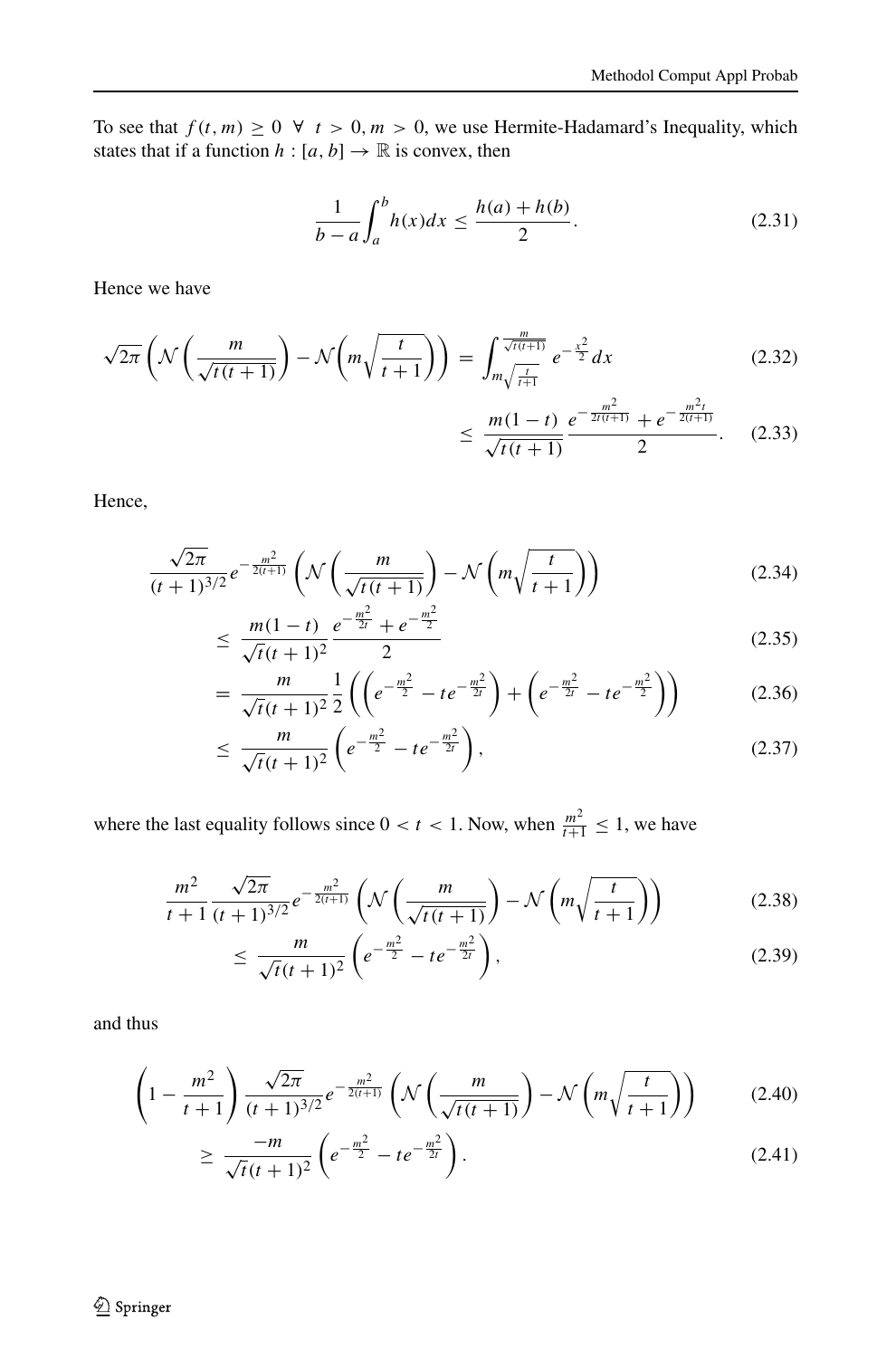and we are done. For  $1 < \frac{m^2}{t+1} \leq 2$ , we have  $0 < \frac{m^2}{t+1} - 1 \leq 1$  and we have the same result. Finally for  $\frac{m^2}{t+1} > 2$ , we have  $\frac{m^2}{t+1} - 1 > 1$ , and hence we have

<span id="page-7-0"></span>
$$
\left(\frac{m^2}{t+1} - 1\right) \frac{\sqrt{2\pi}}{(t+1)^{3/2}} e^{-\frac{m^2}{2(t+1)}} \left(\mathcal{N}\left(\frac{m}{\sqrt{t(t+1)}}\right) - \mathcal{N}\left(m\sqrt{\frac{t}{t+1}}\right)\right) \tag{2.42}
$$

$$
\leq \left(\frac{m^2}{t+1} - 1\right) \frac{m(1-t)}{\sqrt{t}(t+1)^2} \frac{e^{-\frac{m^2}{2t}} + e^{-\frac{m^2}{2}}}{2} \tag{2.43}
$$

$$
= \frac{m}{\sqrt{t}(t+1)^2} \left( \frac{m^2}{t+1} - \frac{m^2t}{t+1} - 1 + t \right) \frac{e^{-\frac{m^2}{2t}} + e^{-\frac{m^2}{2}}}{2}
$$
(2.44)

$$
= \frac{m}{\sqrt{t}(t+1)^2} \frac{t^2 - m^2t + m^2 - 1}{1+t} \frac{e^{-\frac{m^2}{2t}} + e^{-\frac{m^2}{2}}}{2}
$$
(2.45)

$$
= \frac{m}{\sqrt{t}(t+1)^2} \frac{\left(t - \frac{m^2}{2}\right)^2 - \left(\frac{m^2}{2} - 1\right)^2}{1+t} e^{-\frac{m^2}{2t}} + e^{-\frac{m^2}{2}}
$$
(2.46)

$$
\leq \frac{m}{\sqrt{t}(t+1)^2} \frac{1-t^2}{1+t} \frac{e^{-\frac{m^2}{2t}} + e^{-\frac{m^2}{2}}}{2} \tag{2.47}
$$

$$
=\frac{m}{\sqrt{t(t+1)^2}}(1-t)\frac{e^{-\frac{m^2}{2t}}+e^{-\frac{m^2}{2}}}{2}\tag{2.48}
$$

$$
\leq \frac{m}{\sqrt{t}(t+1)^2} \left( e^{-\frac{m^2}{2}} - t e^{-\frac{m^2}{2t}} \right), \tag{2.49}
$$

where for the step from Eqs. [2.46](#page-7-0) to [2.47,](#page-7-0) we observe that  $t - \frac{m^2}{2} < -1$  and  $\frac{m^2}{2} - 1 > t$ . Taking the negative of both sides, we see that  $f(t, m) \geq 0$ .

To see that  $\int_0^\infty w(m|t) = 1$ , we have

<span id="page-7-1"></span>
$$
w(m|t) = \frac{\sqrt{2\pi}\sqrt{t}}{(1-t)\sqrt{t+1}}e^{-\frac{m^2}{2(t+1)}}\left(1-\frac{m^2}{t+1}\right)\left(\mathcal{N}\left(\frac{m}{\sqrt{t(t+1)}}\right)-\mathcal{N}\left(m\sqrt{\frac{t}{t+1}}\right)\right) \tag{2.50}
$$

$$
+\frac{m}{1-t^2}\left(e^{-\frac{m^2}{2}}-te^{-\frac{m^2}{2t}}\right) \tag{2.51}
$$

$$
= \frac{\sqrt{t}}{(1-t)\sqrt{t+1}} \left(1 - \frac{m^2}{t+1}\right) \int_0^\infty e^{-\frac{x^2}{2}} \left(e^{-\frac{m^2}{2}} e^{-\sqrt{\frac{t}{t+1}}mx} - e^{-\frac{m^2}{2t}} e^{-\frac{1}{\sqrt{t(t+1)}}mx}\right) dx \quad (2.52)
$$

$$
+\frac{m}{1-t^2}\left(e^{-\frac{m^2}{2}}-te^{-\frac{m^2}{2t}}\right).
$$
\n(2.53)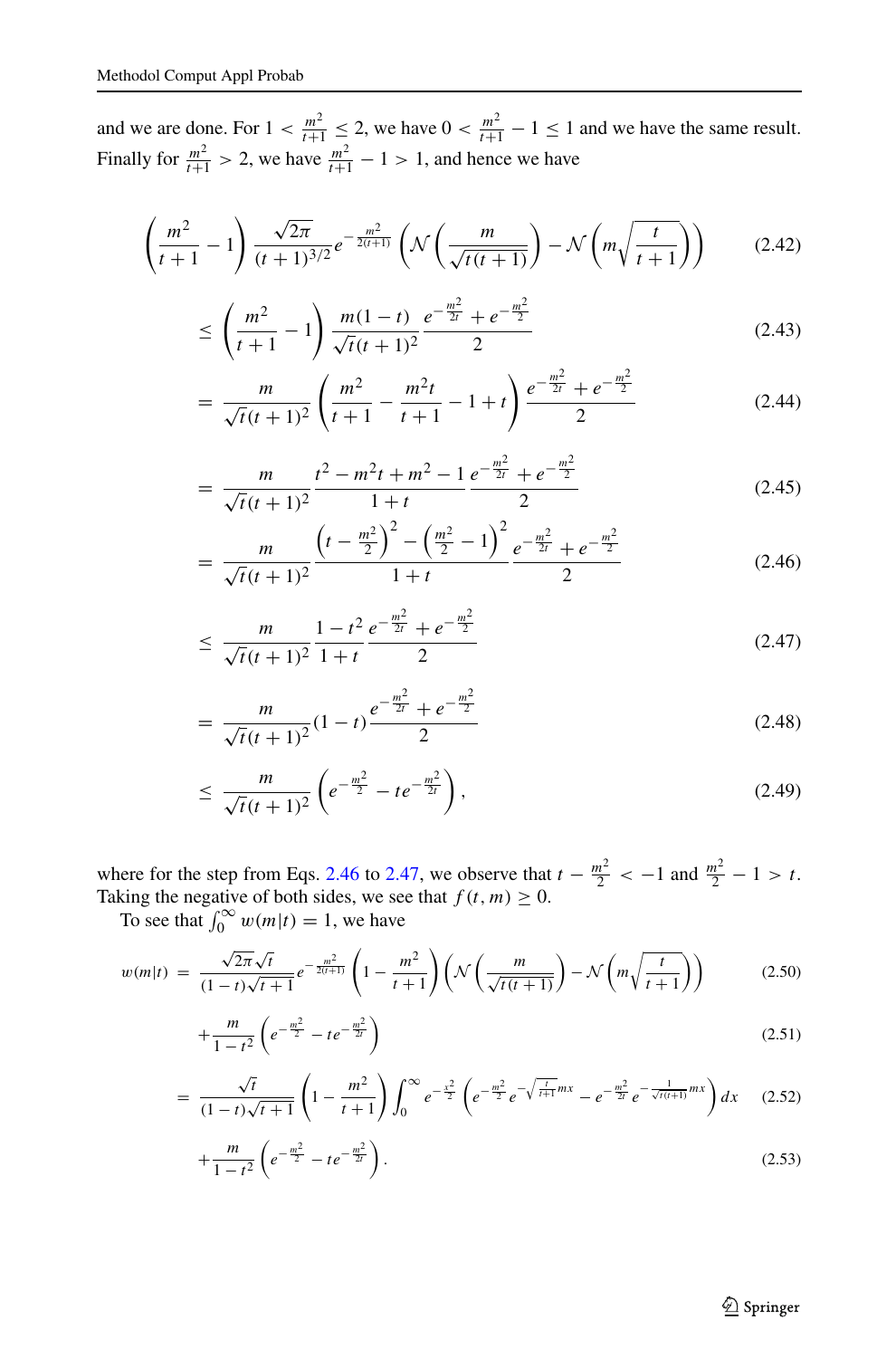The integral of Eq. [2.52](#page-7-1) over *m* is 0 since

$$
\int_0^\infty \left(1 - \frac{m^2}{t+1}\right) \int_0^\infty e^{-\frac{x^2}{2}} \left(e^{-\frac{m^2}{2}} e^{-\sqrt{\frac{t}{t+1}}mx} - e^{-\frac{m^2}{2t}} e^{-\frac{1}{\sqrt{t(t+1)}}mx}\right) dx dm\tag{2.54}
$$

$$
= \int_0^\infty \left(1 - \frac{m^2}{t+1}\right) \int_0^\infty e^{-\frac{x^2}{2}} e^{-\frac{m^2}{2}} e^{-\sqrt{\frac{t}{t+1}} m x} dx dm \tag{2.55}
$$

$$
+\int_0^\infty \left(1 - \frac{m^2}{t+1}\right) \int_0^\infty e^{-\frac{x^2}{2}} e^{-\frac{m^2}{2t}} e^{-\sqrt{\frac{1}{t(t+1)}} m x} dx dm\tag{2.56}
$$

$$
= \int_0^\infty \left(1 - \frac{m^2}{t}\right) \int_0^\infty e^{-\frac{x^2}{2}} e^{-\frac{m^2(t+1)}{2t}} e^{-mx} dx dm \tag{2.57}
$$

$$
+\int_0^\infty \left(1-m^2t\right)\int_0^\infty e^{-\frac{x^2}{2}}e^{-\frac{m^2(t+1)}{2}}e^{-mx}dx\,dm\tag{2.58}
$$

$$
= \int_0^{\infty} \left(1 - \frac{m^2}{t}\right) \int_m^{\infty} e^{-\frac{x^2}{2}} e^{-\frac{m^2}{2t}} dx dm + \int_0^{\infty} \left(1 - m^2 t\right) \int_m^{\infty} e^{-\frac{x^2}{2}} e^{-\frac{m^2 t}{2}} dx dm \tag{2.59}
$$

$$
= \int_0^\infty e^{-\frac{x^2}{2}} \int_0^x \left( \left( 1 - \frac{m^2}{t} \right) e^{-\frac{m^2}{2t}} + \left( 1 - m^2 t \right) e^{-\frac{m^2 t}{2}} \right) dm dx \tag{2.60}
$$

$$
= \int_0^{\infty} e^{-\frac{x^2}{2}} \int_0^x \left( e^{-\frac{m^2}{2t}} + e^{-\frac{m^2t}{2}} \right) dm dx - \int_0^{\infty} e^{-\frac{x^2}{2}} \int_0^x \left( \frac{m^2}{t} e^{-\frac{m^2}{2t}} + m^2 t e^{-\frac{m^2t}{2}} \right) dm dx \quad (2.61)
$$

$$
= 0, \tag{2.62}
$$

where the last step is obtained after integration by parts on the second term. Hence,

$$
\int_0^\infty w(m|t)dm = \int_0^\infty \frac{m}{1-t^2} \left( e^{-\frac{m^2}{2}} - te^{-\frac{m^2}{2t}} \right) \tag{2.63}
$$

$$
= 1. \tag{2.64}
$$

Furthermore, it is easy to check that

$$
\int_0^1 g(t)dt = 1.
$$
 (2.65)

Hence,  $g(t)$ ,  $w(m|t)$  and thus  $f(t, m)$  are proper density functions.

 $\Box$ 

#### <span id="page-8-0"></span>**3 Simulation Algorithm**

The representation of the Laplace Transform given in Theorem 2.1 gives us an algorithm for simulating the pair of random variables  $(\tau, M_{\tau})$ . They can be sampled from a Compound Geometric distribution using the following algorithm. The acceptance-rejection schemes used in the algorithm are very efficient, needing only a small expected number of iterations for each sample.

**Algorithm 3.1** *The simulation algorithm for one sample of*  $(\tau, M_{\tau})$  *is given as follow:* 

1. *Generate a Geometric random variable N with*

$$
P(N = n) = \frac{2}{\pi} \left(\frac{\pi - 2}{\pi}\right)^n, \quad n = 0, 1, 2, ... \tag{3.1}
$$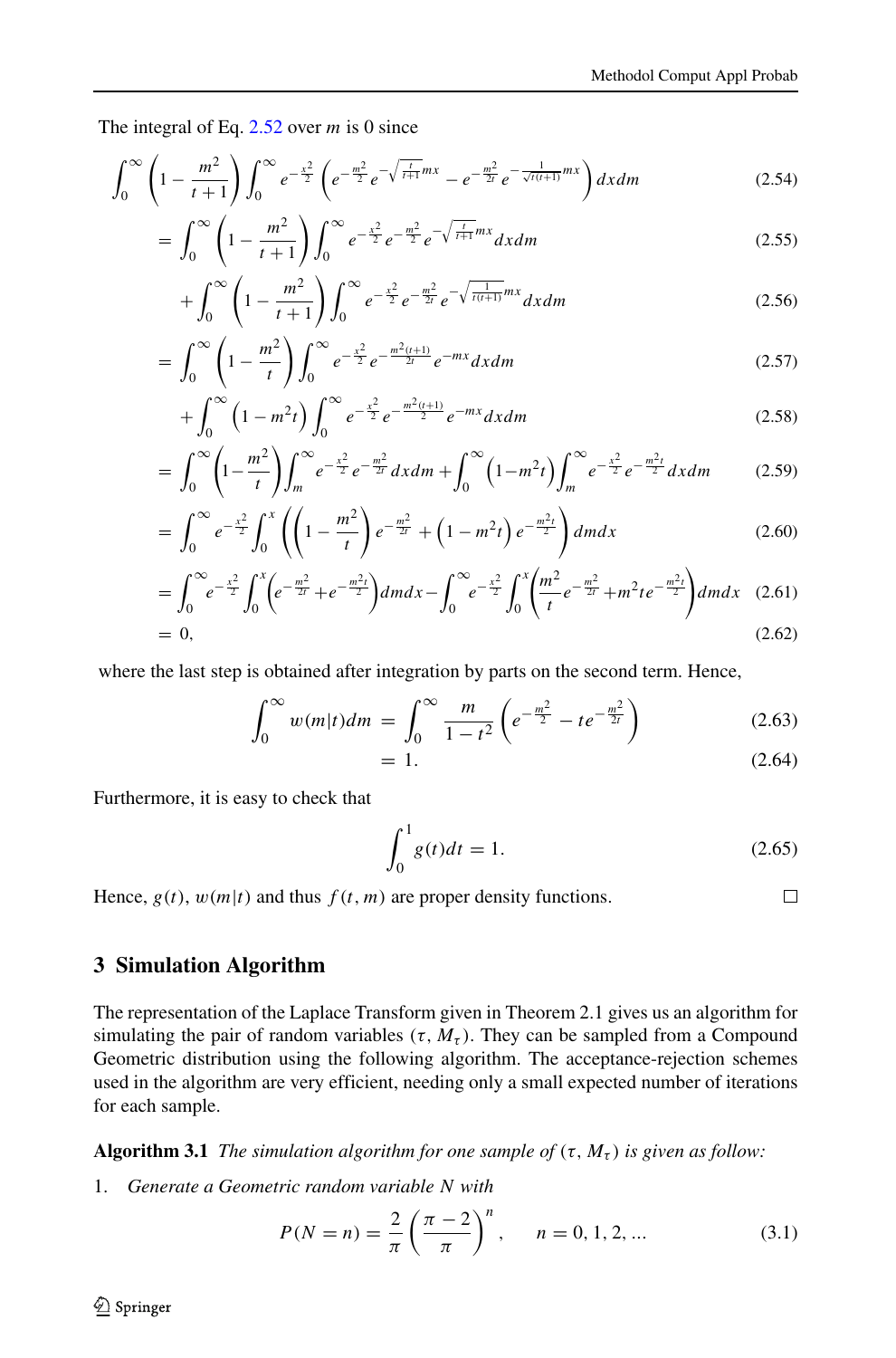2. *Simulate a random variable Y*<sup>0</sup> *with density*

$$
g_0(t) = \frac{1}{2\sqrt{t}}, \qquad 0 \le t \le 1,
$$
\n(3.2)

*and let*  $T_0 = Y_0 + 1$ *.* 

3. Let  $t = T_0$ , and simulate a random variable  $M_0$  with density

$$
w_0(m|t) = \frac{m}{t}e^{-\frac{m^2}{2t}}, \qquad m \ge 0.
$$
 (3.3)

*This is a Rayleigh distribution with parameter*  $\sqrt{t}$ *, and can be generated using the inverse transform method*  $M_0 = \sqrt{-2t \log(U)}$ *, where*  $U \sim U(0, 1)$ *.* 

4. *For*  $n = N$ *, simulate the sequence of random variables*  $Y_1, ..., Y_n$  *each with density* 

$$
g(t) = \frac{1 - t}{(\pi - 2)(t + 1)\sqrt{t}}, \qquad 0 \le t \le 1,
$$
\n(3.4)

*and take*  $T_i = Y_i + 1$ *. This can be implemented using an acceptance-rejection scheme with an envelope density*

$$
g_1(t) = \frac{1}{\sqrt{t}} - 1, \qquad 0 \le t \le 1.
$$
 (3.5)

5. *For each*  $i = 1, ..., n$ *, let*  $t = Y_i$  *and generate*  $M_i$  *with density* 

$$
w(m|t) = \frac{\sqrt{2\pi}\sqrt{t}}{(1-t)\sqrt{t+1}}e^{-\frac{m^2}{2(t+1)}}\left(1-\frac{m^2}{t+1}\right)\left(\mathcal{N}\left(\frac{m}{\sqrt{t(t+1)}}\right)-\mathcal{N}\left(m\sqrt{\frac{t}{t+1}}\right)\right) \tag{3.6}
$$

$$
+\frac{m}{1-t^2}\left(e^{-\frac{m^2}{2}}-te^{-\frac{m^2}{2t}}\right).
$$
\n(3.7)

*This can be implemented using an acceptance-rejection scheme with the envelope density*

$$
w_1(m|t) = \frac{m}{c(t)2(t+3)} \frac{t+3}{t+1} e^{-\frac{m^2(t+3)}{2(t+1)}} + \frac{mt}{c(t)2(3t+1)} \frac{3t+1}{t(t+1)} e^{-\frac{m^2(3t+1)}{2t(t+1)}} \tag{3.8}
$$

$$
+\frac{1}{c(t)(t+1)}me^{-\frac{m^2}{2}}+\frac{t}{c(t)(t+1)}\frac{m\left(e^{-\frac{m^2}{2}}-e^{-\frac{m^2}{2t}}\right)}{1-t}.
$$
(3.9)

*A random variable sampled from the envelope density*  $w_1(m|t)$  *can be generated as follows:*

(a) *Let*

$$
c(t) = 1 + \frac{1}{2(t+3)} + \frac{t}{2(3t+1)},
$$
\n(3.10)

*and define*

$$
q_1(t) = \frac{1}{c(t)2(t+3)}
$$
\n(3.11)

$$
q_2(t) = q_1(t) + \frac{t}{c(t)2(3t+1)}
$$
\n(3.12)

$$
q_3(t) = q_2(t) + \frac{1}{c(t)(t+1)}.\t(3.13)
$$

Springer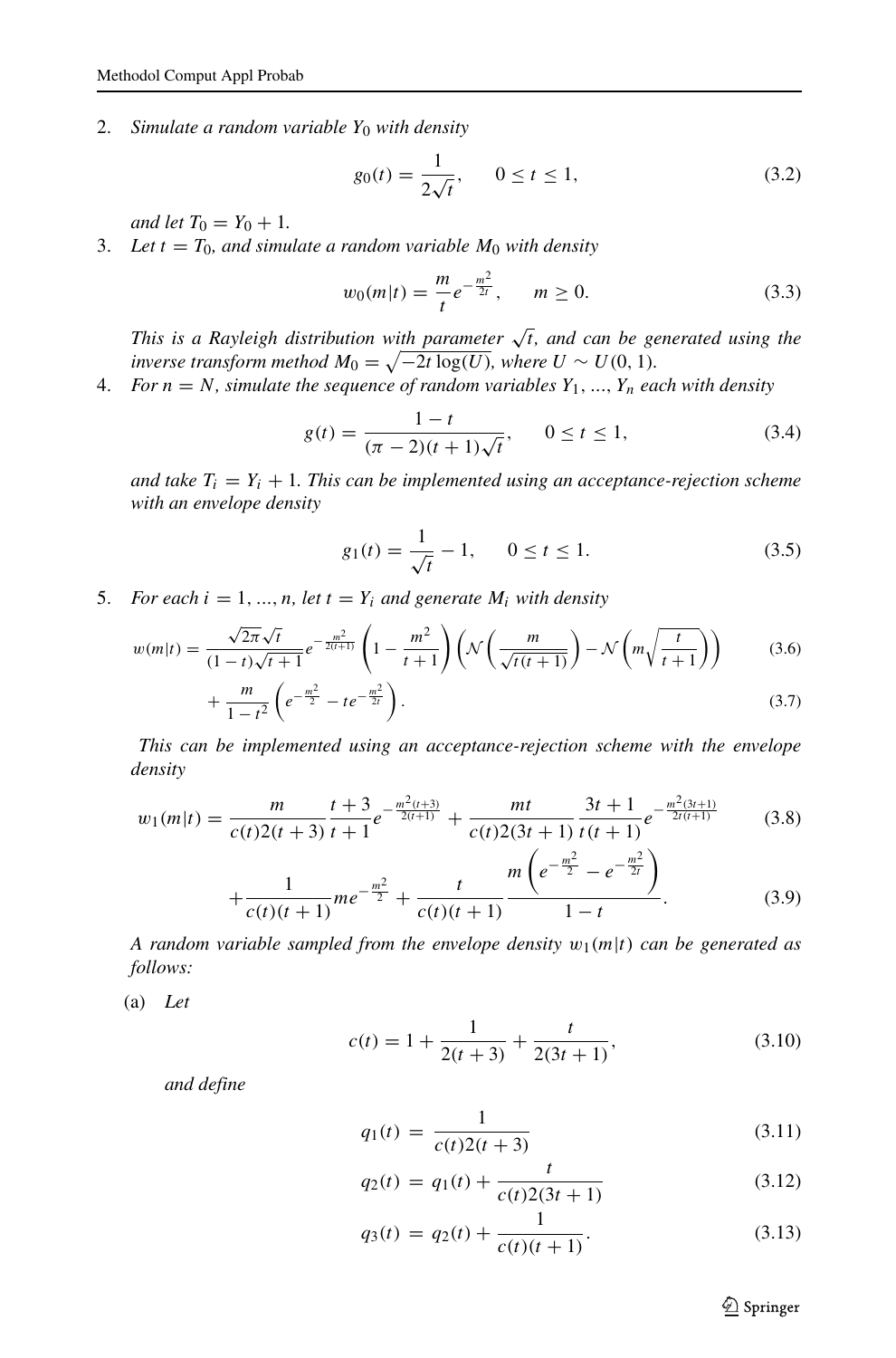(b) *Generate three uniform*  $(0, 1)$  *random variables*  $V_1$ *,*  $V_2$  *and*  $U_1$  *and take* 

$$
X = -2\log(V_1)\left(\frac{t+1}{t+3}\mathbf{1}_{\{U_1 < q_1(t)\}} + \frac{t(t+1)}{3t+1}\mathbf{1}_{\{q_1(t) < U_1 < q_2(t)\}} + \mathbf{1}_{\{q_2(t) < U_1\}}\right) \tag{3.14}
$$

$$
-2\log(V_2)t\mathbf{1}_{\{q_3(t) < U_1\}}.\tag{3.15}
$$

*Then*  $M_i = \sqrt{X}$ *.* 

6. *The drawdown stopping time τ is*

$$
\tau = T_0 + T_1 + T_2 + \dots + T_n,\tag{3.16}
$$

*and the maximum at this time*  $M_{\tau}$  *is* 

$$
M_{\tau} = M_0 + M_1 + \dots + M_n, \tag{3.17}
$$

*and for*  $n = 0$  *would just be*  $\tau = T_0$  *and*  $M_\tau = M_0$ .

*Proof* It is clear from Theorem 2.1 that the pair  $(\tau, M_{\tau})$  has a bivariate compound Geometric distribution with parameter  $p = \frac{2}{\pi}$ . In particular, we have

$$
E\left(e^{-\beta\tau-\gamma M_{\tau}}\right)=E\left(e^{-\sum_{i=0}^{N}(T_{i}+M_{i})}\right)
$$
\n(3.18)

where *N* ∼ *Geometric*(*p*), and the joint density of  $(T_0 - 1, M_0)$  is

$$
f_{0,0}(t,m) = \frac{m}{2t^{3/2}}e^{-\frac{m^2}{2t}} = g_0(t)w_0(m|t),
$$
\n(3.19)

which gives rise to steps 2 and 3, and the joint density of  $(T_i - 1, M_i)$  is

$$
f(t,m) = g(t)w(m|t),
$$
\n(3.20)

which explains steps 4 and 5.

The envelope density used in the acceptance-rejection scheme in step 4 can be derived as follows:

$$
g(t) = \frac{1 - t}{(\pi - 2)(t + 1)\sqrt{t}}
$$
\n(3.21)

$$
= g_1(t) \frac{1 + \sqrt{t}}{(\pi - 2)(1 + t)}
$$
(3.22)

$$
\leq g_1(t) \frac{1 + \sqrt{t^*}}{(\pi - 2)(1 + t^*)}.
$$
\n(3.23)

where  $t^* = (\sqrt{2} - 1)^2$ . Hence the expected number of iterations required for each sample of *Ti*, *i* = 1*,* 2*, ..., n* is 1.057.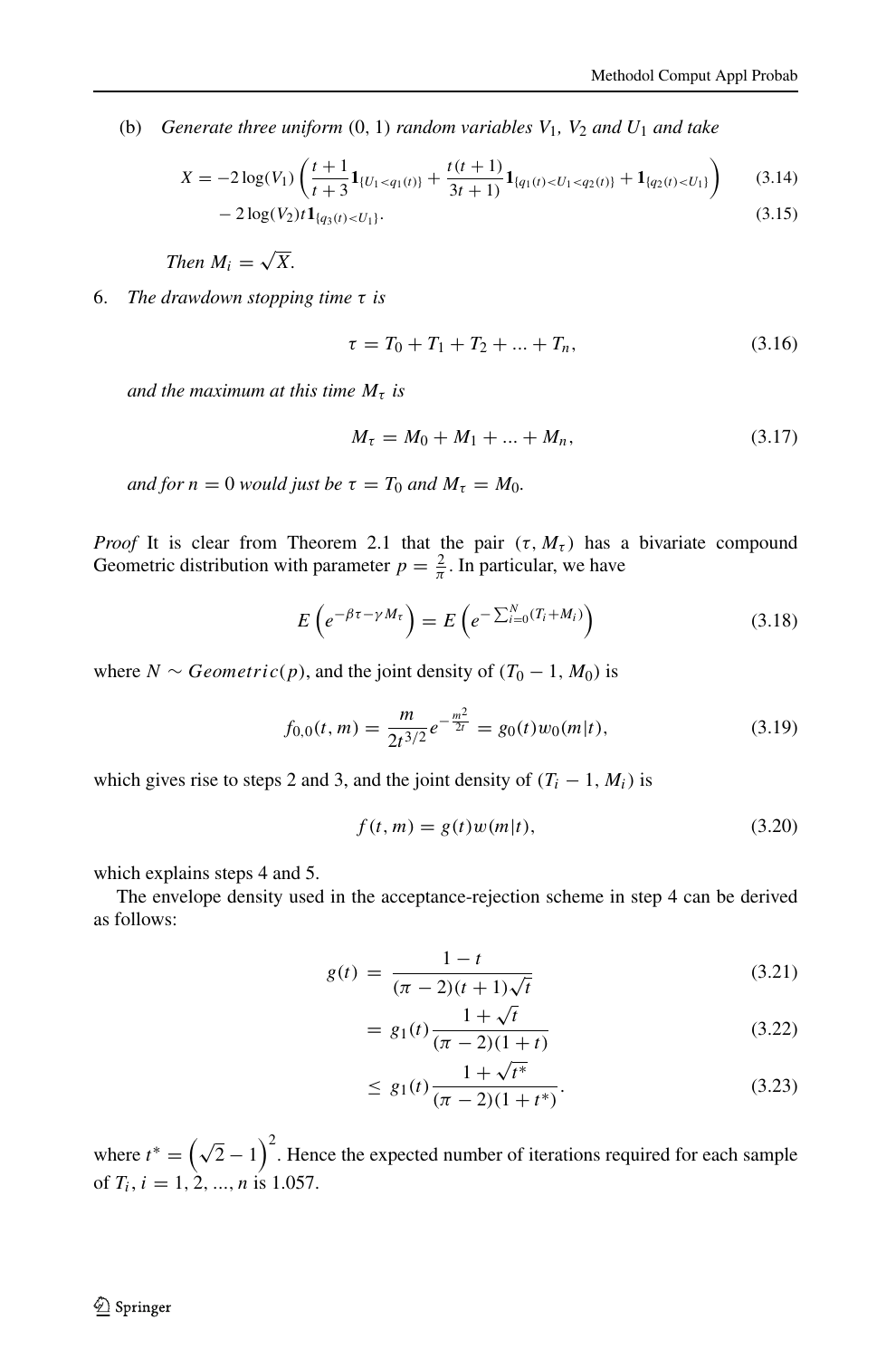To derive the acceptance-rejection scheme in step 5, we first have the following inequality

$$
\frac{\sqrt{2\pi t}}{(1-t)\sqrt{t+1}}e^{-\frac{m^2}{2(t+1)}}\left(1-\frac{m^2}{t+1}\right)\left(\mathcal{N}\left(\frac{m}{\sqrt{t(t+1)}}\right)-\mathcal{N}\left(m\sqrt{\frac{t}{t+1}}\right)\right) \tag{3.24}
$$

$$
\leq \frac{\sqrt{2\pi t}}{(1-t)\sqrt{t+1}} e^{-\frac{m^2}{2(t+1)}} e^{-\frac{m^2}{t+1}} \left( \mathcal{N}\left(\frac{m}{\sqrt{t(t+1)}}\right) - \mathcal{N}\left(m\sqrt{\frac{t}{t+1}}\right) \right) \tag{3.25}
$$

$$
\leq \frac{m}{2(t+1)} \left( e^{-\frac{m^2}{2}} + e^{-\frac{m^2}{2t}} \right) e^{-\frac{m^2}{t+1}} \tag{3.26}
$$

$$
= \frac{m}{2(t+1)} \left( e^{-\frac{m^2(t+3)}{2(t+1)}} + e^{-\frac{m^2(3t+1)}{2t(t+1)}} \right), \tag{3.27}
$$

where we have used the Hermite-Hadamard Inequality as in Eq. [2.31.](#page-6-0) Hence, we have

$$
w(m|t) \leq \frac{m}{2(t+1)} \left( e^{-\frac{m^2(t+3)}{2(t+1)}} + e^{-\frac{m^2(3t+1)}{2t(t+1)}} \right) + \frac{m}{1-t^2} \left( e^{-\frac{m^2}{2}} - t e^{-\frac{m^2}{2t}} \right)
$$
(3.28)

$$
= \frac{m}{2(t+1)} \left( e^{-\frac{m^2(t+3)}{2(t+1)}} + e^{-\frac{m^2(3t+1)}{2t(t+1)}} + 2e^{-\frac{m^2}{2}} \right) + \frac{t}{t+1} \frac{m \left( e^{-\frac{m^2}{2}} - e^{-\frac{m^2}{2t}} \right)}{1-t}
$$
(3.29)

$$
= \frac{m}{2(t+3)} \frac{t+3}{t+1} e^{-\frac{m^2(t+3)}{2(t+1)}} + \frac{mt}{2(3t+1)} \frac{3t+1}{t(t+1)} e^{-\frac{m^2(3t+1)}{2t(t+1)}} \tag{3.30}
$$

$$
+\frac{1}{t+1}me^{-\frac{m^2}{2}}+\frac{t}{t+1}\frac{m\left(e^{-\frac{m^2}{2}}-e^{-\frac{m^2}{2t}}\right)}{1-t}.
$$
\n(3.31)

Letting

$$
c(t) = \frac{1}{2(t+3)} + \frac{t}{2(3t+1)} + \frac{1}{t+1} + \frac{t}{t+1} = 1 + \frac{1}{2(t+3)} + \frac{t}{2(3t+1)},
$$
(3.32)

we have the envelope density

$$
w_1(m|t) = \frac{m}{c(t)2(t+3)} \frac{t+3}{t+1} e^{-\frac{m^2(t+3)}{2(t+1)}} + \frac{mt}{c(t)2(3t+1)} \frac{3t+1}{t(t+1)} e^{-\frac{m^2(3t+1)}{2t(t+1)}} \qquad (3.33)
$$

$$
+\frac{1}{c(t)(t+1)}me^{-\frac{m^2}{2}}+\frac{t}{c(t)(t+1)}\frac{m\left(e^{-\frac{m^2}{2}}-e^{-\frac{m^2}{2t}}\right)}{1-t},\tag{3.34}
$$

which can be generated as in step 5. The average number of iterations needed to generate one sample of  $M_i$  given  $T_i = t$  is  $c(t)$ , and this has expectation

$$
\int_0^1 c(t) \frac{1}{\pi - 2} \frac{1 - t}{(1 + t)\sqrt{t}} dt = 1.201.
$$
 (3.35)

We then sum up the variables to get  $\tau$  and  $M_{\tau}$  in the last step.

 $\Box$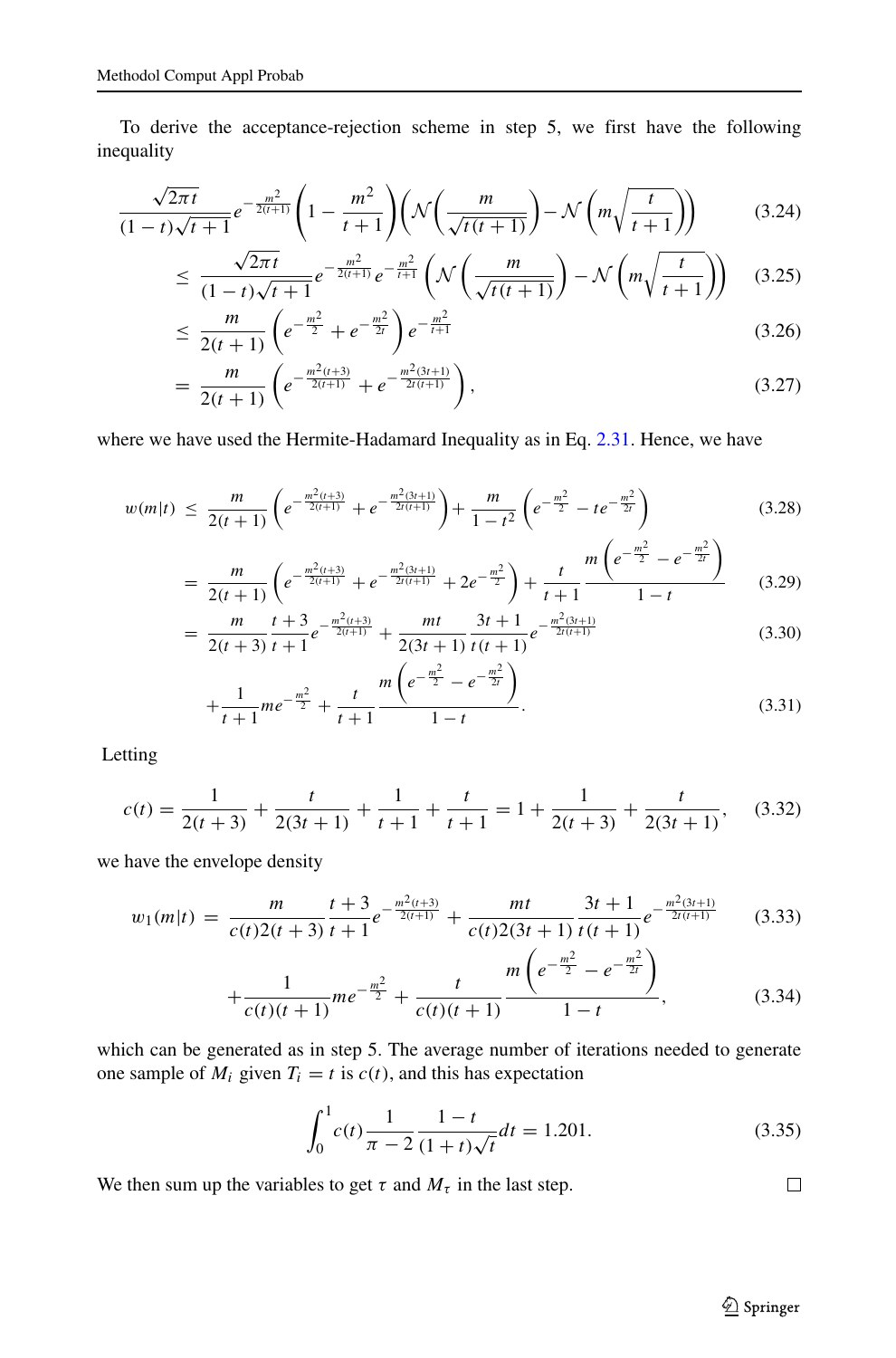#### <span id="page-12-0"></span>**4 Numerical Studies**

To verify the accuracy of our algorithm, we compare the sample moments of the simulated  $\tau$  and  $M_{\tau}$  with the theoretical formulas obtained from the marginal distributions. Firstly, if we set  $\beta = 0$  in Eq. [2.6,](#page-3-1) we get

$$
E\left(e^{-\gamma M_{\tau}}\right) = \frac{1}{\gamma\sqrt{\frac{\pi}{2}} + 1},\tag{4.1}
$$

hence  $M_{\tau}$  has an exponential distribution with parameter  $\sqrt{\frac{2}{\pi}}$ . In Fig. [1,](#page-12-2) we compare the estimated density based on 100,000 samples generated from the algorithm, to the theoretical density of  $M_{\tau}$ , and the results are very close. For  $\tau$ , we compare the estimated density from the simulations to the density computed using the recursive formula derived in Dassios and Lim [\(2015\)](#page-16-9).

We also check that the first and second moments of the simulated samples correspond to that of the  $Exp(\sqrt{\frac{2}{\pi}})$  distribution with an error of  $\pm 0.05\%$  for the mean and variance of  $M_{\tau}$ . Furthermore, setting  $\gamma = 0$ , we can also calculate the first moment of the distribution of  $E(\tau) = 2$ , which corresponds to the numerical simulated result with an error of approximately ±0*.*05%.

Figure [2](#page-13-0) presents the joint density of  $\tau$  and  $M_{\tau}$  estimated from the simulated samples.

#### <span id="page-12-1"></span>**5 Application: Pricing Drawdown Options**

In this section, we propose a Monte Carlo method for pricing drawdown options using the simulation algorithm. We assume the Black-Scholes framework where the underlying asset  $S_t$  is a Geometric Brownian motion under the risk-neutral measure  $Q$ :

$$
dS_t = S_t (rdt + \sigma dW_t), S_0 = x,
$$
\n
$$
(5.1)
$$

<span id="page-12-2"></span>

**Fig. 1** Comparison of theoretical and simulated densities of  $M_\tau$  and  $\tau$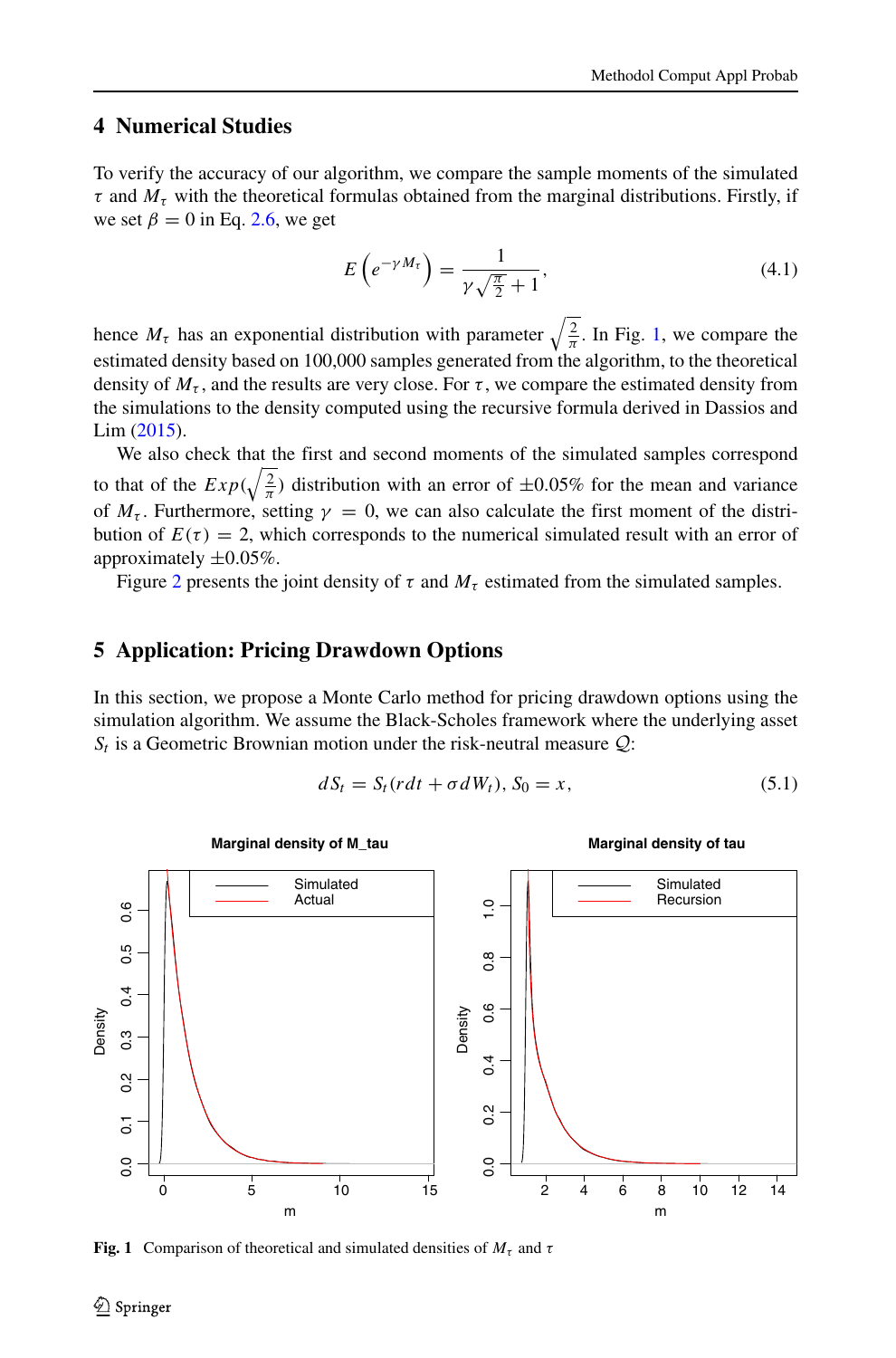<span id="page-13-0"></span>

Heat contour map of simulated tau and mtau

**Fig. 2** Heat contour map of  $\tau$  and  $M_{\tau}$ 

so that

$$
S_t = S_0 e^{\sigma W_t^{\mu}}, \qquad (5.2)
$$

where

$$
W_t^{\mu} = \mu t + W_t, \qquad (5.3)
$$

$$
\mu = \frac{1}{\sigma}(r - \frac{\sigma^2}{2}).\tag{5.4}
$$

We also define

$$
M_t^{\mu} = \max_{0 \le s \le t} W_s^{\mu},\tag{5.5}
$$

$$
\bar{S}_t = \max_{0 \le s \le t} S_s = S_0 e^{\sigma M_t^{\mu}}, \qquad (5.6)
$$

$$
U_t^S = t - \sup\{0 \le s \le t | \bar{S}_t = S_s\} = U_t,
$$
\n(5.7)

$$
\tau^{S} = \inf\{t \ge 0 | U_t^{S} = 1 \} = \tau^{\mu}.
$$
\n(5.8)

As before we have taken the drawdown length  $D = 1$  without loss of generality. In order to price the option, we also need the result on the density of the Brownian motion with drift,

$$
P\left(\tau^{\mu} \in dt, M_{\tau}^{\mu} \in dm\right) = e^{\mu m} e^{-\frac{1}{2}\mu^{2}t} f(t, m) \left(1 - \sqrt{2\pi} \mu e^{\frac{mu^{2}}{2}} \mathcal{N}(-\mu)\right),\tag{5.9}
$$

where  $f(t, m)$  is the joint density of  $\tau$  and  $M_{\tau}$  for a standard Brownian motion. Hence, any integral involving the density of  $(\tau^{\mu}, M^{\mu}_{\tau})$  can be written as an integral involving the density  $f(t, m)$  and hence can be estimated using Monte Carlo simulations.

**◯** Springer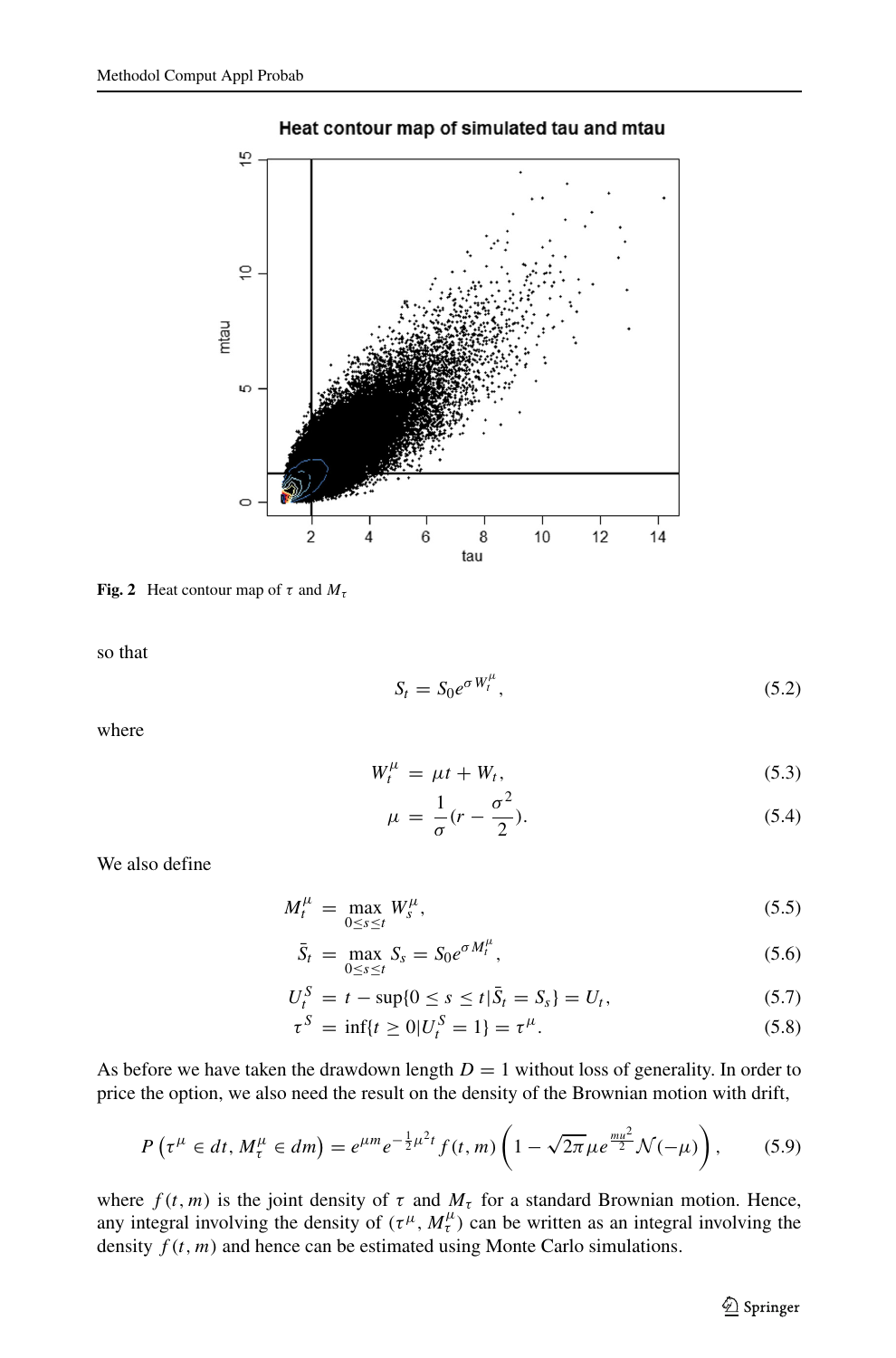#### **5.1 Single Drawdown Option**

We consider an option which pays off an amount proportional to the running maximum of the underlying asset when the drawdown duration first reaches length *D*. The discounted payoff of this option is  $e^{-r\tau s} \bar{S}_{\tau s} \mathbf{1}_{\{\tau s \leq T\}}$  at time  $\tau^s$ . The price of the option at the start of the option lifetime,  $P_0(S_0, T)$  is,

$$
P_0(S_0, T) = E_{\mathcal{Q}} \left( e^{-r\tau^{\mu}} S_0 e^{\sigma M_t^{\mu}} \mathbf{1}_{\{\tau^{\mu} \le T\}} \right)
$$
\n
$$
F^T \left( \int_{-\infty}^{\infty} \int_{-\infty}^{\infty} f(x) \, dx \right)
$$
\n
$$
F^T = \int_{-\infty}^{\infty} \int_{-\infty}^{\infty} f(x) \, dx
$$
\n
$$
F = \int_{-\infty}^{\infty} \int_{-\infty}^{\infty} f(x) \, dx
$$
\n
$$
F = \int_{-\infty}^{\infty} \int_{-\infty}^{\infty} f(x) \, dx
$$
\n
$$
F = \int_{-\infty}^{\infty} \int_{-\infty}^{\infty} f(x) \, dx
$$
\n
$$
F = \int_{-\infty}^{\infty} \int_{-\infty}^{\infty} f(x) \, dx
$$
\n
$$
F = \int_{-\infty}^{\infty} \int_{-\infty}^{\infty} f(x) \, dx
$$
\n
$$
F = \int_{-\infty}^{\infty} \int_{-\infty}^{\infty} f(x) \, dx
$$
\n
$$
F = \int_{-\infty}^{\infty} \int_{-\infty}^{\infty} f(x) \, dx
$$
\n
$$
F = \int_{-\infty}^{\infty} \int_{-\infty}^{\infty} f(x) \, dx
$$
\n
$$
F = \int_{-\infty}^{\infty} \int_{-\infty}^{\infty} f(x) \, dx
$$
\n
$$
F = \int_{-\infty}^{\infty} \int_{-\infty}^{\infty} f(x) \, dx
$$
\n
$$
F = \int_{-\infty}^{\infty} \int_{-\infty}^{\infty} f(x) \, dx
$$
\n
$$
F = \int_{-\infty}^{\infty} \int_{-\infty}^{\infty} f(x) \, dx
$$
\n
$$
F = \int_{-\infty}^{\infty} \int_{-\infty}^{\infty} f(x) \, dx
$$
\n
$$
F = \int_{-\infty}^{\infty} \int_{-\infty}^{\infty} f(x) \, dx
$$
\n
$$
F = \int_{-\
$$

$$
= \int_0^T \int_0^\infty e^{-rt} S_0 e^{\sigma m} e^{\mu m} e^{-\frac{1}{2}\mu^2 t} f(t, m) \left(1 - \sqrt{2\pi} \mu e^{\frac{\mu^2}{2}} \mathcal{N}(-\mu)\right) dt dm. \quad (5.11)
$$

This can be computed using Monte Carlo simulation, sampling from the distribution  $f(t, m)$  using Algorithm 3.1.

Let  $P_t(S_t, \bar{S}_t, U_t^S, T)$  denote the price at time *t* of a drawdown option. It depends on the current stock price  $S_t$ , the current maximum  $\bar{S}_t$ , the current drawdown duration  $U_t^S$ , and the maturity time *T* . To price this option at time *t*, given that the drawdown has not achieved a duration of length 1 before time  $t$  ( $\tau$ <sup>S</sup>  $> t$ ), and that the remaining lifetime of the option is sufficient for it to have a chance of getting a payoff  $(1 - U_t^S \leq T - t)$ , we consider two cases, when the drawdown duration reaches length 1 in the current drawdown period, and when the underlying goes back to its maximum before the drawdown stopping time is hit. Let  $T_x^{\mu}$  denote the hitting time of level *x* of a Brownian motion with drift  $\mu$ . Then the price of the option is

$$
P_t(S_t, \bar{S}_t, U_t^S, T) \tag{5.12}
$$

<span id="page-14-0"></span>
$$
=E_{\mathcal{Q}}\left(e^{-r(\tau^{S}-t)}\bar{S}_{\tau^{S}}\mathbf{1}_{\{\tau^{S}\leq T\}}\mid S_{t},\bar{S}_{t},U_{t}^{S},\tau^{S}>t\right)
$$
\n(5.13)

$$
= E_{\mathcal{Q}} \left( \mathbf{1}_{\{T_y^{\mu} > 1 - U_t^S\}} e^{-r(1 - U_t^S)} \bar{S}_t \mid S_t, \bar{S}_t, U_t^S, \tau^S > t \right)
$$
(5.14)

$$
+ E_{\mathcal{Q}} \left( \mathbf{1}_{\{T_y^{\mu} \le 1 - U_t^S\}} e^{-r(T_y^{\mu} + \tau^{\mu})} \bar{S}_t e^{\sigma M_t^{\mu}} \mathbf{1}_{\{T_y^{\mu} + \tau^{\mu} \le T - t\}} \mid S_t, \bar{S}_t, U_t^S, \tau^S > t \right) \tag{5.15}
$$

$$
= Q\left(T_y^{\mu} > 1 - U_t^S\right) e^{-r(1 - U_t^S)} \bar{S}_t
$$
\n
$$
(5.16)
$$

$$
+ E_{\mathcal{Q}} \left( \mathbf{1}_{\{T_y^{\mu} \le 1 - U_t^S\}} \bar{S}_t e^{-rT_y^{\mu}} E_{\mathcal{Q}} \left( e^{-r\tau^{\mu}} e^{\sigma M_t^{\mu}} \mathbf{1}_{\{\tau^{\mu} \le T - t - T_y^{\mu}\}} \mid \mathcal{F}_{t+T_y^{\mu}} \right) \right) \tag{5.17}
$$

where  $y = \frac{1}{\sigma} \log \left( \frac{\bar{S}_t}{S_t} \right)$  to simplify notation. The time it takes for *S* to return to the running maximum  $\bar{S}_t$  is  $T_y^{\mu}$ , and by the strong Markov property of Brownian motion, since it resets itself at  $t + T_y^{\mu}$  at level  $\tilde{S}_t$ ,  $(\tau^{\mu}, M_t^{\mu})$  is the drawdown stopping time and maximum of a Brownian motion starting at 0 again and can be generated independently from  $T_y^{\mu}$ . The hitting time  $T_y^{\mu}$  has an inverse Gaussian distribution,  $T_y^{\mu} \sim IG\left(\frac{y}{\mu}, y^2\right)$ . The second term  $(5.17)$  can thus be computed using Monte Carlo simulation, sampling from an inverse Gaussian distribution  $T_y^{\mu}$  and independently, the pair  $(\tau, M_{\tau})$ .

#### **5.2 Multiple Drawdown Option**

This simulation method is particularly effective in multivariate cases where multiple integrals need to be evaluated. To demonstrate this advantage, we introduce multiple drawdown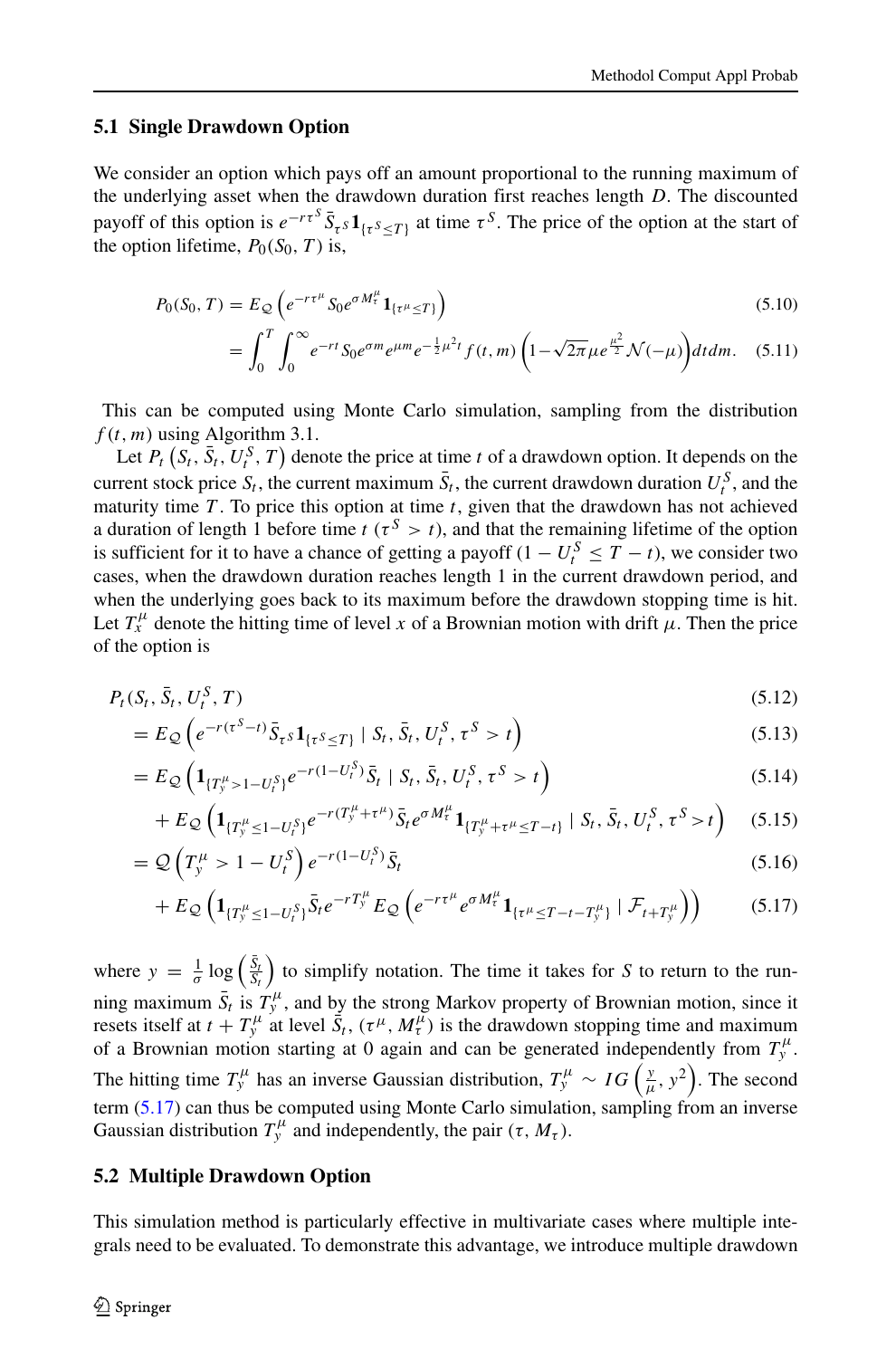options, a new type of drawdown option which provide insurance against prolonged drawdowns each time it occurs. These options pay off an amount proportional to the running maximum every time the drawdown duration reaches length 1, until the option expires. Pricing using the recursive formulas in Dassios and Lim [\(2015\)](#page-16-9) would become too cumbersome when pricing multiple drawdown options, as an additional integral would need to be evaluated for each drawdown time. This simulation algorithm, however, eliminates the need to evaluate multiple integrals.

Let  $\tau_1 = \tau^S$  and define the series of stopping times  $\tau_i = \inf\{t > \tau_{i-1} \mid U_i^S = 1\}.$ We first look an option which pays off an amount proportional to the running maximum at the second time the drawdown duration reaches length 1. This option has discounted payoff  $e^{-r\tau_2} \bar{S}_{\tau_2} \mathbf{1}_{\{\tau_2 \leq T\}}$  at time  $\tau_2$ . Hence, the price of the option is

$$
P_0^2(S_0,T)
$$

$$
= E_{\mathcal{Q}} (e^{-r\tau_{2}} \bar{S}_{\tau_{2}} \mathbf{1}_{\{\tau_{2} \leq T\}})
$$
  
\n
$$
= E_{\mathcal{Q}} (E_{\mathcal{Q}} (e^{-r\tau_{2}} \bar{S}_{\tau_{2}} \mathbf{1}_{\{\tau_{2} \leq T\}} | \mathcal{F}_{\tau_{1}}, \tau_{1} \leq T - 1))
$$
  
\n
$$
= E_{\mathcal{Q}} (E_{\mathcal{Q}} (e^{-r(\tau_{1} + T_{y}^{\mu} + \tau^{\mu})} \bar{S}_{\tau_{1}} e^{\sigma M_{\tau} \mu} \mathbf{1}_{\{\tau_{1} + T_{y}^{\mu} + \tau^{\mu} \leq T\}} \mathbf{1}_{\{\tau_{1} + T_{y}^{\mu} \leq T - 1\}} | \mathcal{F}_{\tau_{1}}, \tau_{1} \leq T - 1))
$$
  
\n
$$
= E_{\mathcal{Q}} (e^{-r\tau_{1}} \bar{S}_{\tau_{1}} E_{\mathcal{Q}} (e^{-r(T_{y}^{\mu} + \tau^{\mu})} e^{\sigma M_{\tau} \mu} \mathbf{1}_{\{\tau_{1} + T_{y}^{\mu} + \tau^{\mu} \leq T\}} \mathbf{1}_{\{\tau_{1} + T_{y}^{\mu} \leq T - 1\}} | \mathcal{F}_{\tau_{1}}, \tau_{1} \leq T - 1))
$$
  
\n
$$
= E_{\mathcal{Q}} (e^{-r\tau_{1}} \bar{S}_{\tau_{1}} \mathbf{1}_{\{\tau_{1} \leq T - 1\}} E_{\mathcal{Q}} (e^{-rT_{y}^{\mu}} \mathbf{1}_{\{T_{y}^{\mu} \leq T - 1 - \tau_{1}\}} E_{\mathcal{Q}} (e^{-rT_{\tau}^{\mu}} \mathbf{1}_{\{\tau_{1} + T_{y}^{\mu}\}} | \mathcal{F}_{\tau_{1}}))
$$
  
\n
$$
\times (e^{-r\tau^{\mu}} e^{\sigma M_{\tau}^{\mu}} \mathbf{1}_{\{\tau^{\mu} \leq T - \tau_{1} - T_{y}^{\mu}\}} | \mathcal{F}_{\tau_{1} + T_{y}^{\mu}}) | \mathcal{F}_{\tau_{1}}))
$$

with  $y = M_{\tau_1} - W_{\tau_1}$  here. The pair  $(\tau^{\mu}, M^{\mu}_{\tau})$  are the stopping time and maximum after the Brownian motion resets at level  $M_{\tau_1}$  at time  $\tau_1 + T_y^{\mu}$ , and following from the strong Markov property of Brownian motion, they can be generated independently from  $\tau_1$  and *T*<sup>*μ*</sup>. We generate first the triplet  $(\tau_1, M_{\tau_1}, W_{\tau_1})$ , followed by  $T_y^{\mu}$  and then the pair  $(\tau^{\mu}, M_t^{\mu})$ . The price of the option can then be computed by aggregating a function of these variables.

| T              | $D = 1$ year |           | $D = 1/2$ year |             | $D = 1/4$ year |             |
|----------------|--------------|-----------|----------------|-------------|----------------|-------------|
|                | $S_0 = 50$   | $S = 100$ | $S_0 = 50$     | $S_0 = 100$ | $S_0 = 50$     | $S_0 = 100$ |
| $\overline{2}$ | 29.89        | 61.51     | 62.25          | 123.48      | 112.17         | 226.95      |
| 3              | 44.96        | 95.91     | 91.28          | 183.27      | 156.60         | 314.46      |
| $\overline{4}$ | 63.38        | 128.13    | 120.74         | 242.23      | 195.81         | 387.49      |
| 5              | 80.41        | 160.63    | 149.40         | 298.81      | 233.81         | 465.64      |
| 6              | 96.48        | 194.72    | 176.79         | 351.90      | 266.44         | 531.92      |
| 7              | 116.60       | 230.65    | 200.03         | 401.17      | 303.73         | 606.97      |
| 8              | 132.41       | 265.43    | 222.85         | 449.22      | 341.71         | 677.72      |
| 9              | 150.36       | 299.94    | 248.98         | 501.95      | 372.91         | 753.51      |
| 10             | 167.77       | 337.55    | 274.23         | 544.66      | 421.08         | 836.10      |

<span id="page-15-0"></span>**Table 1** Price of Multiple Drawdown Options, *PMD(S*0*,T)*